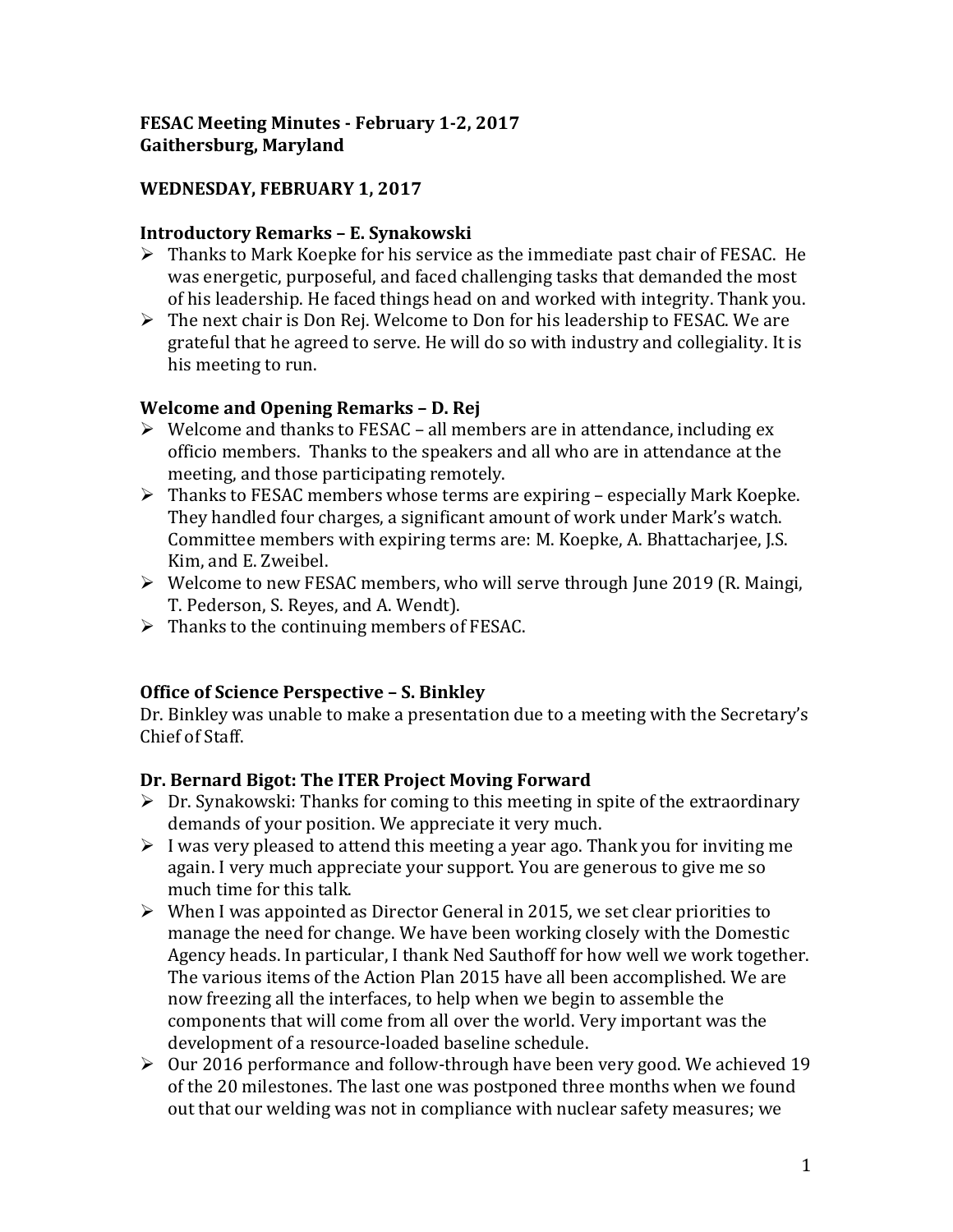had to re-qualify it, and we expect to complete this milestone by the end of March.

- $\triangleright$  In April 2016 there was an in-depth review by an independent group of experts. The members of this panel were very proactive. An important conclusion from the panel was that the sequence and duration of future activities has been accurately estimated. The ITER Council endorsed their report.
- $\triangleright$  At the request of Congress, Secretary Moniz was able to state (based on the report from this panel of experts): "The project achieves to be technically achievable, although significant technical and management risks remain." This was an important statement. We know that we are under scrutiny.
- $\triangleright$  On January 13, the Deputy Secretary of Energy officially approved the ESAAB review for the baseline for the U.S. Contributions to ITER project for first plasma.
- $\triangleright$  The ITER schedule is now structured as a staged approach. This reduces risk during assembly. This is the best achievable schedule that we could expect. First plasma is scheduled for 2025.
- $\triangleright$  The 18<sup>th</sup> and 19<sup>th</sup> ITER Council endorsed this updated schedule. First plasma will be December 2025, first physics experiments in 2028, and DT commissioning in December 2035.
- $\triangleright$  On June 27, the ITER Organization signed a contract with the MOMENTUM joint venture to serve as the Construction Management as Agent.
- $\triangleright$  Now we are entering the industrial phase with highly challenging specifications. Geometrical tolerances are in millimeters; superconducting power lines are cooled to extremely low temperatures, etc.
- $\triangleright$  There has been much progress on the workplace. The tokamak complex is a seven-story structure. The buildings are making much progress. The assembly building will be expanded to cover the tokamak complex, so that components can be assembled and installed. Everything has to be extremely well aligned so as to align with the cryostat penetrations. The tokamak complex sub-basement is now ready for equipment to be installed. 120,000 metal plates form its ceiling.
- $\triangleright$  Last June, a huge double overhead crane, one of the biggest in the world, was installed in the assembly hall. This crane will move the large components.
- $\triangleright$  The vacuum vessel sectors will eventually be assembled, like the ring on your finger, except that it weighs 70,000 (?) tons. Korea will deliver the tools for this assembly. The tools will arrive on site in June of this year.
- $\triangleright$  Next to the assembly hall is a building for the radiofrequency heating systems.
- $\triangleright$  The cryoplant is on its way to being erected. By June it should be ready to accommodate equipment.
- $\triangleright$  Work at the poloidal field winding facility has begun. The two smallest poloidal field coils are being manufactured in Russia and China. The others are too large and must be manufactured on site.
- $\triangleright$  The cryostat is also being manufactured on site, by India.
- $\triangleright$  This picture shows who manufactures what. Note that the ITER Members share all intellectual property. Not only in the U.S., but also in other countries, manufacturing is making good progress. So many parts are arriving on site that we have difficulty dealing with them. Korea has fully demonstrated its capability to build vacuum vessel sectors. The 1000-ton central solenoid is being built at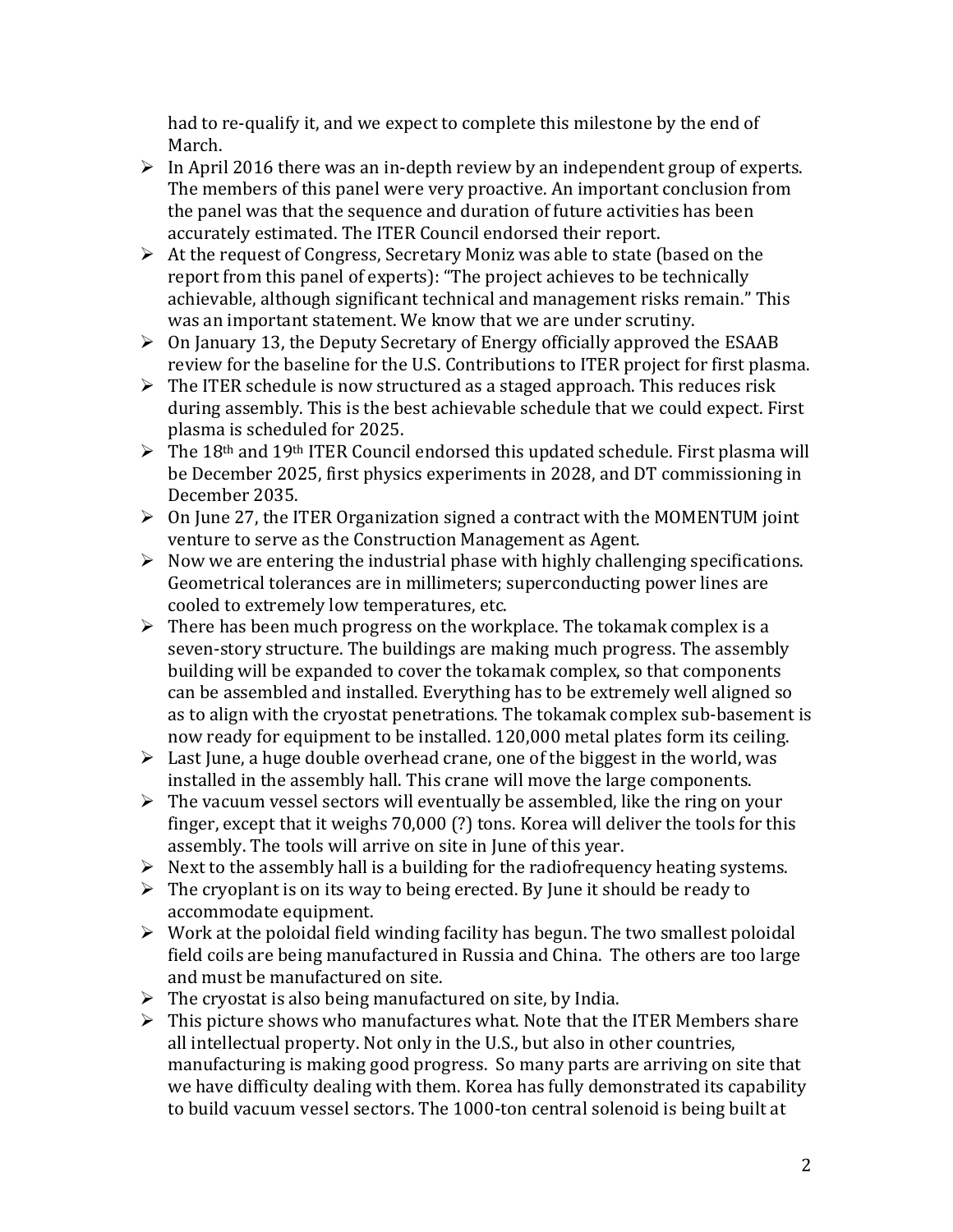General Atomics in the US. Also, the U.S. has delivered an array of components for the steady-state electrical network and is expected to complete these deliveries in 2017.

- The role of ITER is emphasized by the 2004 National Academies study on burning plasmas and the May 2016 report of the Secretary to Congress.
- $\triangleright$  In September 2016, the ITER Organization held the first ITER Scientist Fellows Network Workshop. These Fellows will work on key physics R&D topics. This network has begun well, and we appreciate the commitment and engagement of these scientists.
- $\triangleright$  We support innovation in many technologies: e.g., superconductors (largest superconductor procurement in the history of industry), gyrotrons, cleaning methods (for cleaning windows between the vacuum vessel chamber and certain diagnostics), vacuum systems (ITER will have one of the largest, most complex vacuum systems ever built), robotics and remote handling (cutting edge, due to the large size of ITER and the presence of fusion neutrons), plus other areas.
- $\triangleright$  ITER is really moving forward. We are working day and night. In the morning, the birds gather on the fence to observe the progress. The progress is on schedule.

# **Q & A: Dr. Bigot**

Q: Dr. Rej: This is very exciting work. It is great to hear about all the deliveries. Q: Dr. Rapp: Impressive progress. What is the largest issue and risk on the path to first plasma? Would you consider performing early H-mode operation at lower magnetic fields?

A: Dr. Bigot: There are many challenges. It is hard to say which is most difficult. I focus on being on time. These are nuclear components, with strict regulation. To keep with the schedule is the most difficult issue. Assembly is also challenging, especially within the cryostat, which is so packed. We have to design piping, cabling, etc. so as not to conflict with each other. Concerning early H-mode operation, I could control that under the request from STAC. We are considering this. It depends on having an appropriate heating system.

Q: Dr. Reyes: What is your opinion of Test Blanket Modules? Is this still one of the missions of ITER, and, if so, when would they be installed during assembly? A: Dr. Bigot: The TBM is on the agenda of ITER. It is key to demonstrate production of tritium. The ITER Council requested that we first focus on first plasma. With our new schedule, we postponed delivery of the TBM systems. But since these systems interface directly with the vacuum vessel chamber, we have to define the interfaces now, and hence we are working on this now, even though the systems will be delivered later. The early plan for TBM has been postponed. Manufacturing and assembly of the TBM system will occur during the staged phase, maybe 2025, and be complete by 2035.

Q: Dr. Pedersen: How do you keep your diagnostic windows clean?

A: Dr. Bigot: It is a surface treatment. But your question is too specific for me to answer - I will ask my staff to provide the answer to you.

Q: Dr. Groebner: Complex parts are being built around the world, which have to fit together. What is the protocol for ensuring this?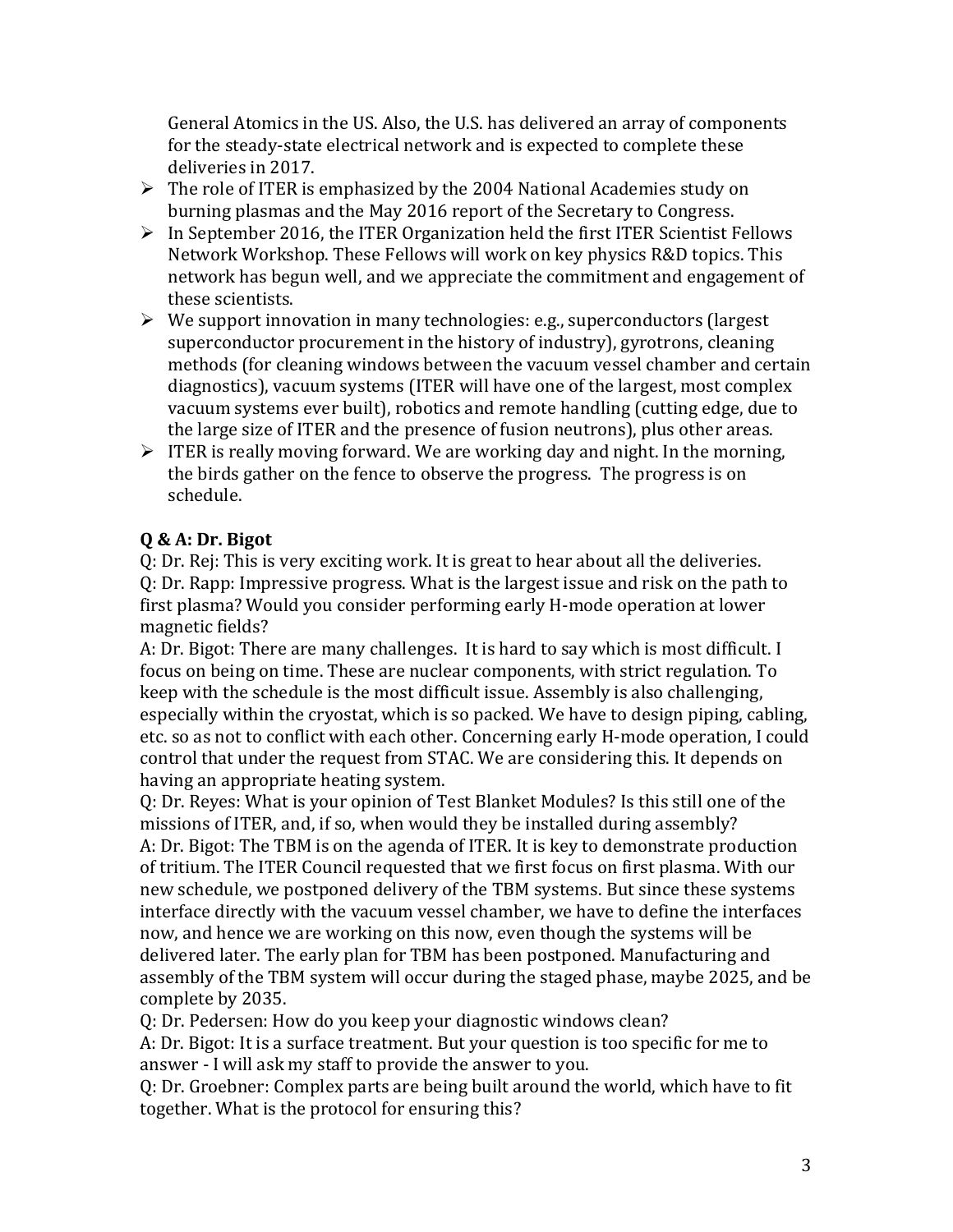A: Dr. Bigot: We try to precisely define interfaces. Those who design a component are less keen to think about how it interfaces with other components. Second, we have a strong quality assurance and control program. We emphasize quality control. It is a main challenge that all equipment will be properly manufactured. We have set up a team that will think about assembly. This challenge is addressed through quality control. We have a common information system to facilitate this. If you have suggestions, please let us know.

Q: Dr. Neilson: You mentioned CD-2/3 baseline approval for the U.S. and acknowledged the work of the US team. It would not have been approved except for the successful tireless work of the IO team. We owe you a debt. Burning plasma is the essential next major milestone for fusion. So it is important that we do everything possible to make this succeed. We acknowledge the efforts of the IO central team and your work.

A: Dr. Bigot: I am pleased that the USIPO is working with us in an integrated manner, and so are other domestic agencies. We set up the ITER Scientist Fellows Network, and soon we will set up an ITER Operators Network. These are the people with critical experience for operating the machine. There will be a call for this. I approved the terms of reference for ITER Operators Network. People might think 2025 is far away, but I think we have to get out in front with these things.

Q: Dr. Foster: Will your construction management team be present throughout the construction of ITER, to be available?

A: Dr. Bigot: There were 20,000 activities. This is not manageable. Now we have reduced this to a manageable shorter list of activities in our master schedule. The milestones are very helpful; they push people to move together, since nobody wants to fail. The Construction Management as Agent will be during the whole lifetime of assembly construction. They will work with the IO staff and the domestic agencies. Companies are used to working together in this way, so we made a call to get this help, rather than setting up such a team by ourselves.

Q: Dr. Maingi: Thanks for your personal vigor with this project. There is concern about the tritium plant and its ability to deliver for the DT experiments in 2035. What is the timetable for the plant, will it deliver what will be needed, and can it process the exhaust?

A: Dr. Bigot: Tritium plant qualification and full design are not yet fully ready. I will soon be meeting with a company that is expert at tritium separation, albeit not on the ITER scale. Separation in a timely manner to be fed back into the experiments is a challenge. It is a nuclear component, so the regulators will be deeply involved in the qualification of this plant.

Q: Dr. Patello: It is great to see a master schedule. What risks does the protracted timeline bring to this project? For example, staffing, succession planning, materials, etc.

A: Dr. Bigot: The ITER Council requested a thorough review of risk management this year. Working with the domestic agencies, we are now reviewing the risk register. We set aside 2.0-2.5% of the total ITER budget to assess and mitigate risk. A risk meeting will be held before the end of April. The chair has been selected. All ITER Members are eager to see ITER properly operating. We have to push hard.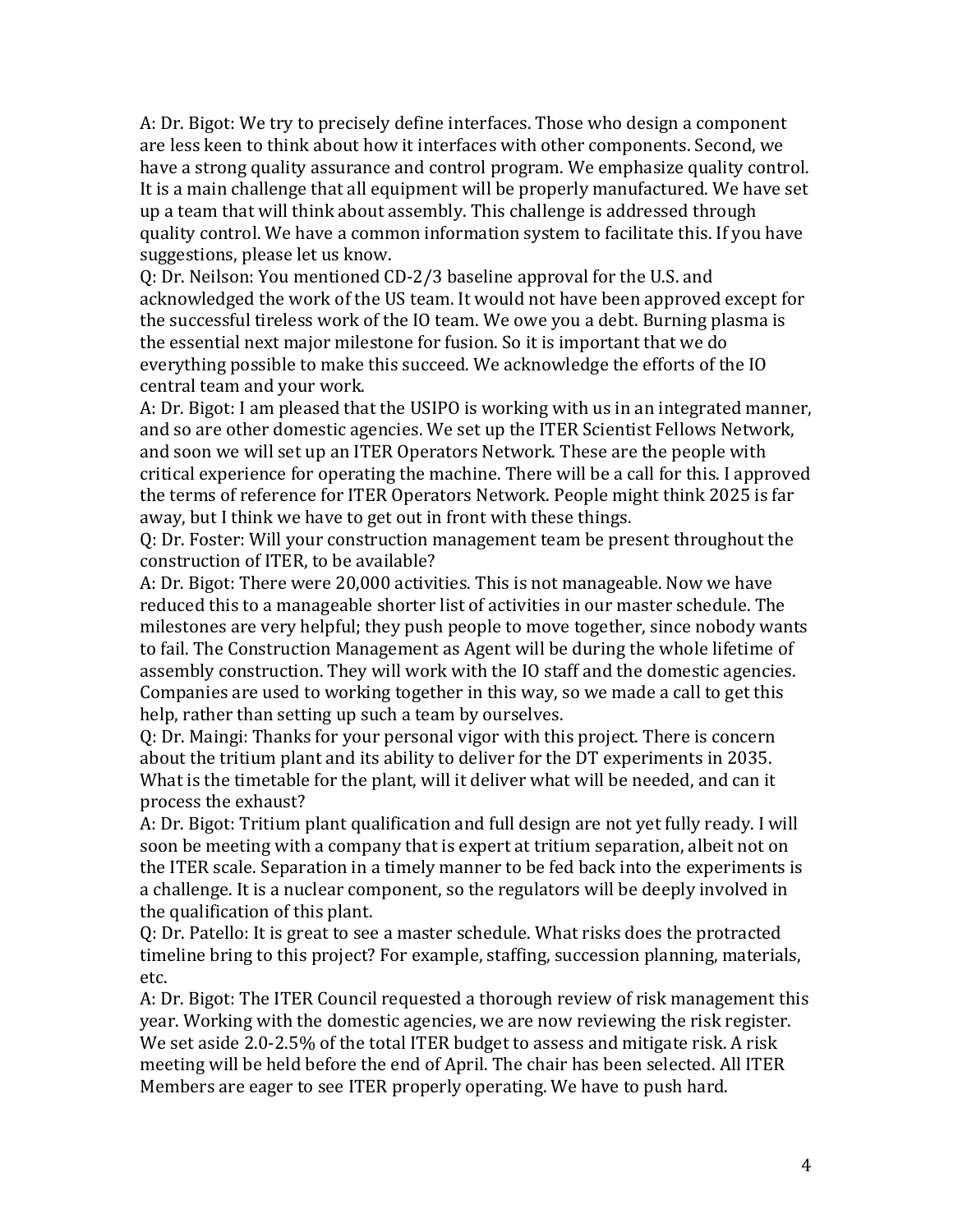Therefore. I don't want to rush and face difficulty later. Safety, quality, schedule and cost—in that order. To avoid risk, we must be very careful about safety and quality. Q: Dr. Rej: There has been a remarkable turnaround in management and achievement since the 2013 Madia management assessment report. First plasma is important, but DT is the real goal.

A: Dr. Bigot: There are still components not yet finally designed, but we have enough float to accommodate this. For example, we are not dumping the TBM; rather we are re-planning it. For first plasma, everything is now well defined. For what comes later, there is float.

Q: Dr. Patello: So the funding profile is driving the assembly, not safety or quality? A: Dr. Bigot: Correct. We have to build the hot cell, \$500M, by 2020. What mainly drives the staged approach is money, but we also integrate safety and quality requirements.

### **Dr. Edmund Synakowski: DOE/FES Perspective**

- Dr. Rej: S. Reyes, A. Wendt, and R. Maingi need to be sworn in at 10:30 a.m. We will take a break then even if Dr. Synakowski's talk and Q&A following are not yet finished.
- $\triangleright$  Dr. Neilson's point is absolutely correct. International risk has been sufficiently reduced for the U.S. to proceed in baselining. It has been a great collective effort.
- $\triangleright$  I know there is anxiety, which comes with any change. I wish I had more details to relate to you. I don't know what is coming down the pike any more than you do. My first encounter with the new Administration team is this week Friday, to give a briefing about ITER. In a few weeks hence, the SC programs will give briefings. We are going to press our case for the science in as sharp a way as possible and will keep you informed how it goes.
- $\triangleright$  I will present a series of highlights during the past months about the program.
- $\triangleright$  Thanks to outgoing FESAC members, whose terms are expiring. Congratulations to Ellen Zweibel for being awarded the Maxwell Prize. Thanks to those members who are joining FESAC and those who are continuing to serve.
- $\triangleright$  A year-long Continuing Resolution is possible. We are allocating resources as provided, subject to the FY17 Request and possible rescissions. We are being very conservative.
- $\triangleright$  Thanks to all who participated in the Budget Planning Meetings last year, and to our industrious FES staff that coordinated these meetings. We may reach out for more systematic feedback. We also have feedback for you in terms of what we need to hear at these meetings, since there was a wide range of types of input at the meetings last year.
- $\triangleright$  Progress continues at the ITER site. With the work of the manufacturers from around the world, ITER's progress has been impressive. If you step onto the ITER site, there is disciplined intensity, choreographed with much planning. Please try to visit ITER. Many thanks to Dr. Bigot for sharing the latest on the ITER story.
- $\triangleright$  A feature of our activities last year has been responding to Congress about US involvement in ITER. This occupied much time and attention by FES, SC, and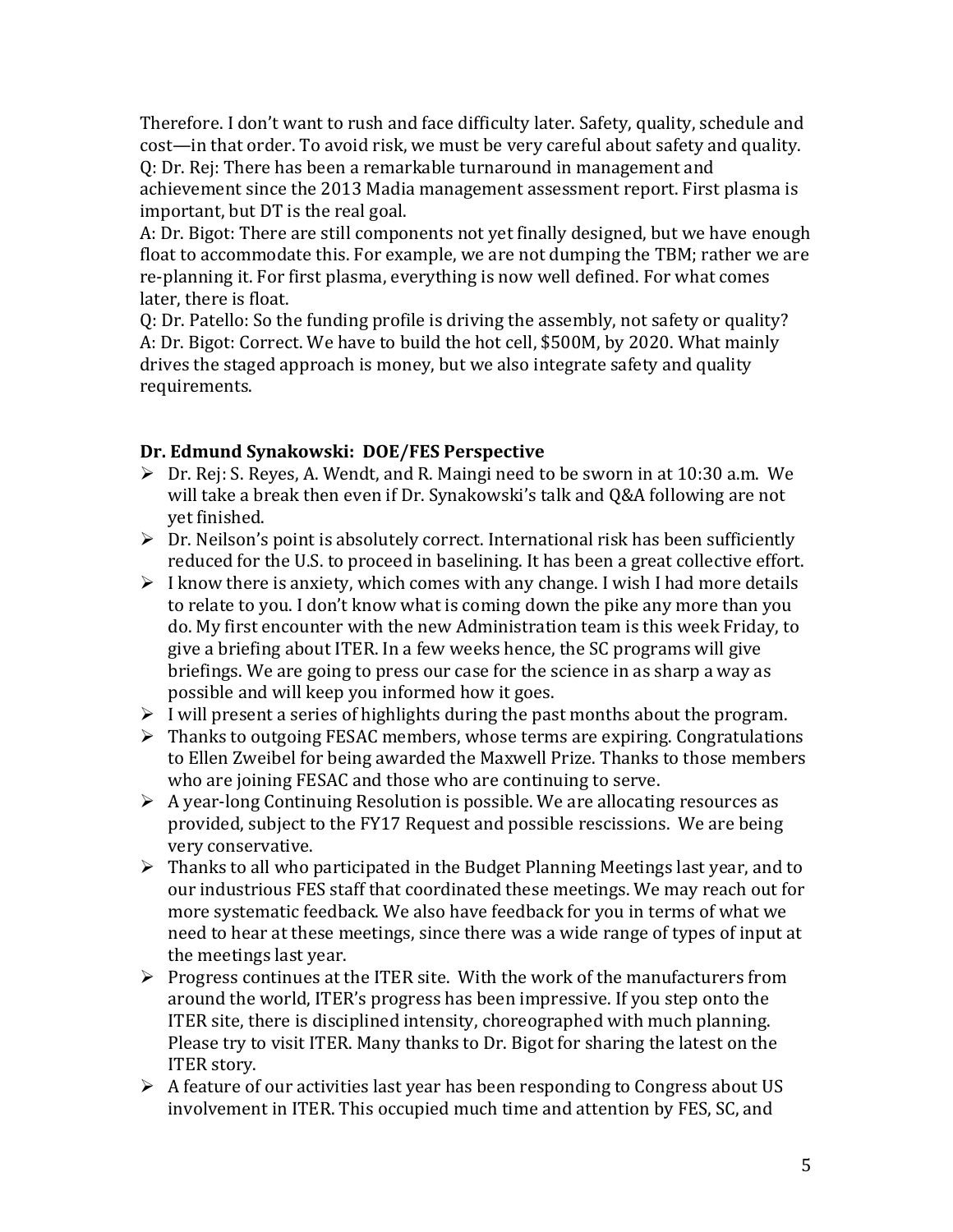DOE—and even beyond, since there is a coupling with other partners (e.g., Department of State, White House). In the end, Secretary Moniz's handprint on this report was very clear. He created a homework set for the next Administration, including re-evaluation of U.S. participation. ITER remains the best candidate today to demonstrate sustained burning plasma, which is a necessary precursor to demonstrating fusion energy power. We recommend that ITER remain a partner in the program. We are about to enter into dialogue with the current Administration about ITER participation - and give sensible, technically informed advice to the incoming administration. We are now entering that dialogue with the new Administration. The National Academy study will contribute to that dialogue, and the new FESAC charge will inform the National Academy study. Without higher performance by the ITER staff and the USIPO staff, the story could have been different.

- $\triangleright$  Steve Binkley could not be here this morning. I asked if he had messages to relate. His leading comment is: Be cool. We are all learning how best to proceed. There are high quality aspects of what we do, important for the nation, so I look forward to having a vibrant conversation with the new Administration, which will hopefully resonate. There is high frequency chatter in the news today, but there is a place for enduring quality to be known. There is optimism going forward with the upcoming dialogue.
- $\triangleright$  We give credit to the USIPO, Joe May, and Tom Vanek for moving forward on the process to achieve CD-2/3. Adam Cohen was also instrumental in telling a clear story about what is required - and Deputy Secretary Randall. The Acquisitions Systems Advisory Board reviewed the project. The Deputy Secretary was the ultimate approver. She signed it on January 13. Bill Cahill, the federal project director, gave a great presentation. This was the Deputy Secretary's last meeting before leaving office. She commanded the room in a professional way. The incoming Administration can do what it wants, of course, but now we have ITER embedded in the accepted framework of project management of the Office of Science. So it is in the best possible shape for the next Administration to consider, since it is now project managed. The cost range of 2008 has been revised, and now includes the entire project.
- The Secretary's report in May also directed that the NAS conduct a study. So we engaged the NAS, meeting with Peter Blair, Jim Lancaster, and David Lang. The NAS assessment is designed to have several components, according to the statement of task developed with NAS. There will be an interim report, due in October. The statements in this interim report should feed into the final report, not conflict with it. This interim report will help inform the judgment of Congress. The final report is intended to reach beyond the FES Ten-Year Perspective that was submitted to Congress in December 2015. We need to be prepared with a plan in the event that U.S. participation in ITER suffers a setback. But the two scenarios—involvement in ITER or not—are not meant to be compared.
- $\triangleright$  The new FESAC charge will feed into the NAS burning plasma study. We offer examples in the charge, but you may come up with other examples or you may decide to not deal with the examples we suggest. We are not seeking an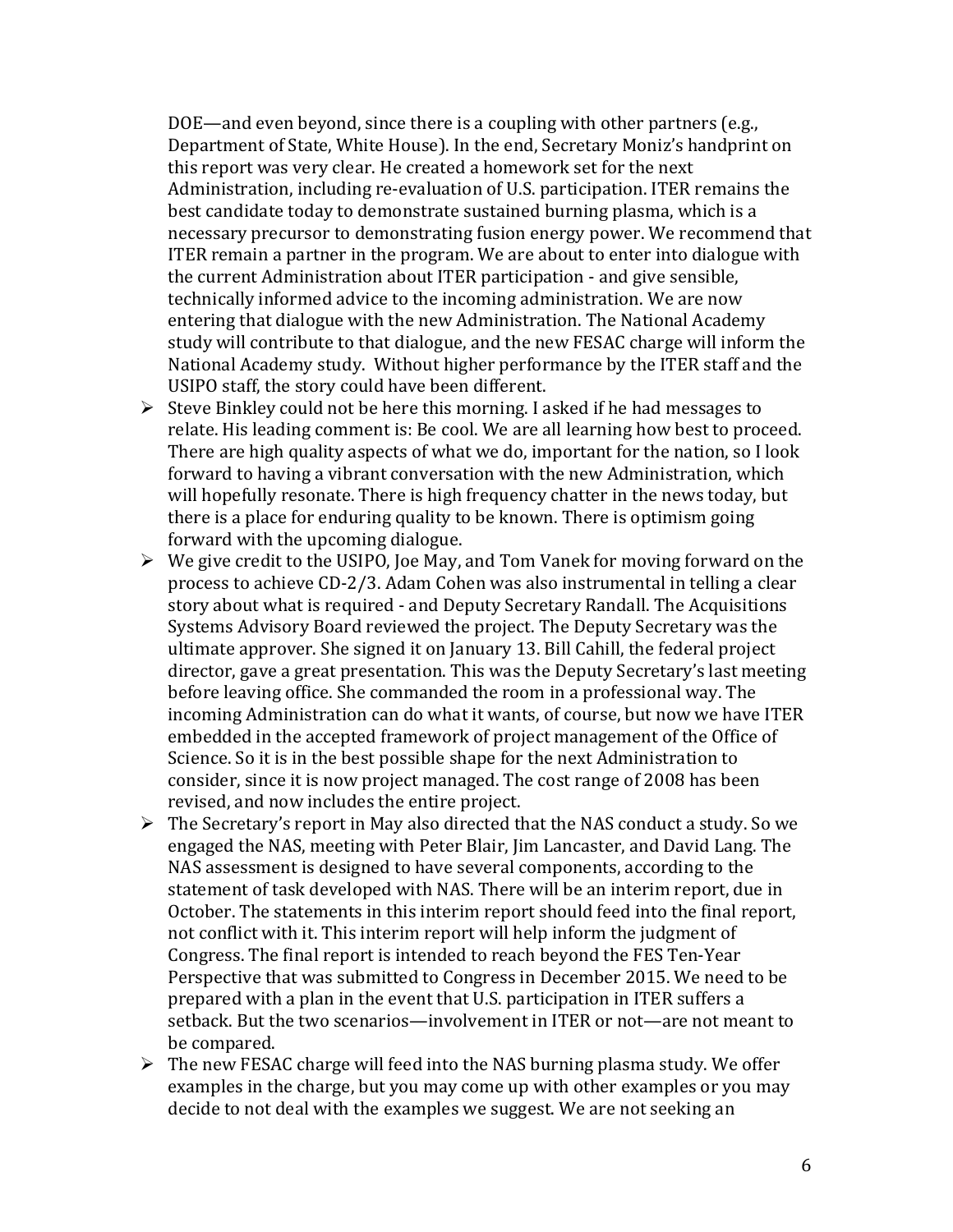assessment of various types of magnetic confinement configurations. This will be a value-added contribution to the NAS study, which will continue for about a year after the report for this charge is delivered.

- $\triangleright$  Concerning the decadal study of plasma science: I understand the anxiety. But given the other NAS study, we have to plan. There are new players who seek to be involved in the Decadal Study and who might contribute. We need to refine the charge in view of the Secretarial imperative on burning plasma science. FES recommends launching this toward the end of 2017.
- $\triangleright$  Great reports came out of the community engagement workshops held in 2015. They are being used in FES, SC, and DOE to inform programmatic decisions. The final reports are available from the FES website.
- $\triangleright$  Regarding dialogue with the University Fusion Association: There are important discussions as our program undergoes change, to consider faculty development and on-campus research activities. There have been shifts within the overall university funding level. It is also important to understand how this, and other factors, play into the university concerns. DOE data indicate that total university funding has not declined. However, we look forward to working with the university community to reconcile the understanding of funding levels, and other factors that may be fundamental to the concerns.
- $\triangleright$  The DOE position is that NSTX-U is a high priority enterprise. Terry Brog and David McComas from PPPL are approaching it in a transparent manner and will speak this afternoon. NSTX-U will be offline in FY2017. We have been transparent with Capitol Hill and briefing congressional members and have discussed the DOE perspective on this. Pursuing the remedy for the situation is a very high priority for DOE.
- $\triangleright$  We are excited to participate in W7-X from its initial stages and onward. Here is a picture of Glenn Wurden inside the vacuum vessel, long before pump down. Chancellor of Germany, Angela Merkel, attended the dedication. She talked for 15 minutes about the value of fusion research, and she also talked about the value of basic scientific research in the context of a modern industrialized society. Remote participation is not a substitute for being there, but helps augment collaboration. In addition to U.S. technical prowess developed on our major facilities and through computation, the U.S. offers expertise on framing problems and driving them home to completion, and our international partners value this. Steve Sabbagh's remote work on KSTAR has all the elements: university researcher, at a national lab, participating on an overseas facility.
- $\triangleright$  FES has a positive partnership with NSF in basic plasma science and engineering. Recent workshops celebrated 20 years of the NSF/DOE partnership.
- $\triangleright$  Concerning DOE Office of Science leadership changes, we acknowledge Dr. Pat Dehmer's leadership. She is now retired, but still active. Personally, it has been a tremendous privilege to work with her; she was a terrific mentor and a consummate professional. The program has budget challenges, but she helped us work through them. Dr. Steve Binkley has replaced Dr. Dehmer.
- $\triangleright$  Al Opdenaker had an extraordinary run of 43 years of service at DOE. He also brought marvelous and rich humanity to what we do. There is great affection for you. No replacing Al! We wish you the best.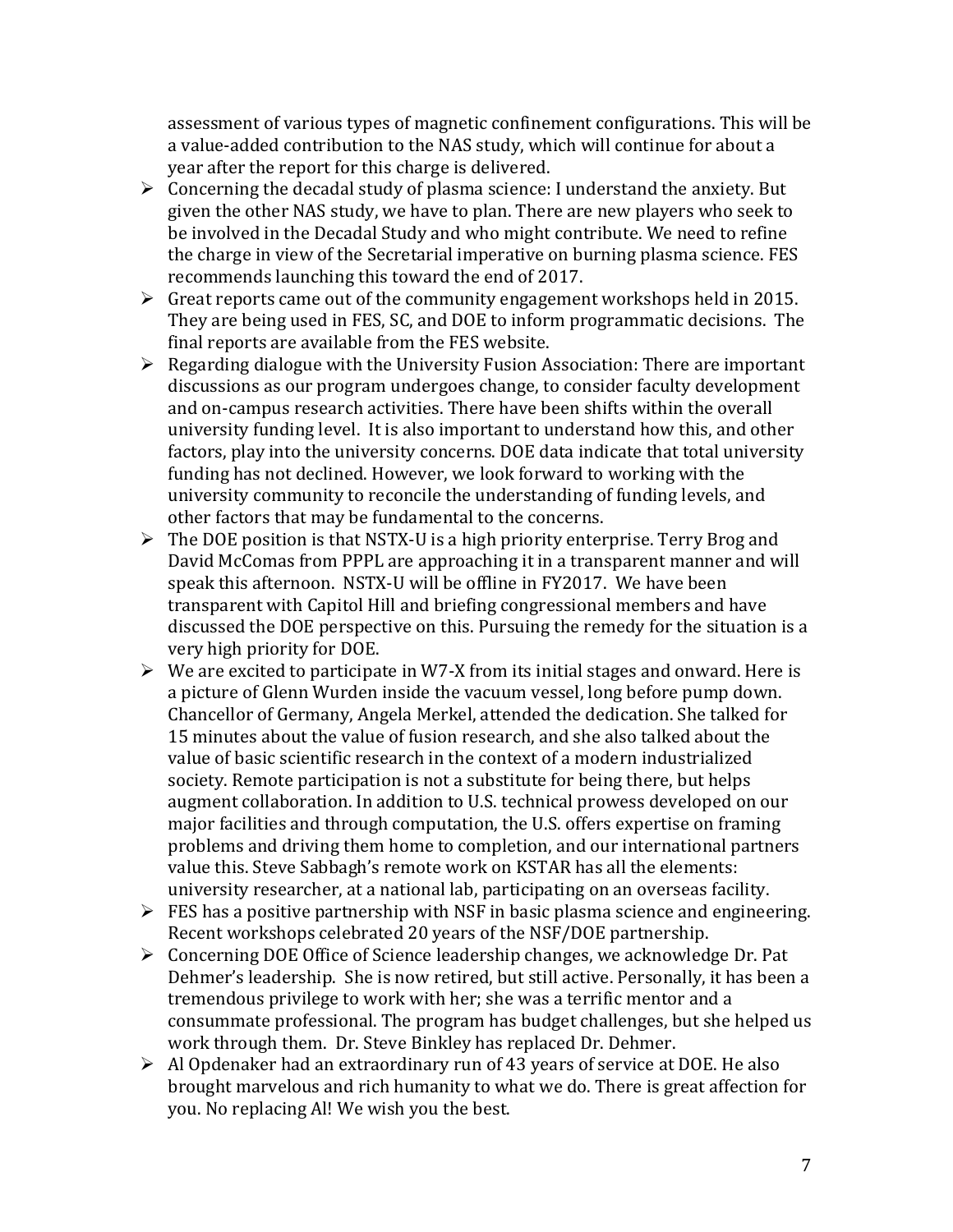- $\triangleright$  We have two new program managers join a cadre that is a real pleasure to work with. They are closely coupled with what you are doing in the field. They are able representatives in the office on your behalf. The hallways at FES (whose color scheme leaves much to be desired) are very vibrant. Our new staff is bringing in excellent new ideas.
- $\triangleright$  The SC expectation is that FES gives four Early Career awards. But given the success of these awards particularly for gaining tenure, FES made two extra awards last year. We set aside the resources to augment the number of awards beyond the SC expectation.
- $\triangleright$  And some of the Early Career awardees have extended their reach there are two recipients to be selected for PECASE awards. This is exceptional recognition of the quality of research being done by your colleagues.

New program managers Kramer Akli – high energy density laboratory plasmas Matthew Lanctot – International tokamak collaborations Bob Bartolo – AAAS fellow – second year Seth Aportadera – Summer intern – (from West Virginia University)

2016 early career awards from FES Peter Bruggeman (Minnesota) Egemen Kolemen (Princeton) Scott Baalrud (Iowa) Felicie Albert (LLNL) Robert Kolainski (SNL/CA) Devesh Ranjan (Georgia Tech)

Two PECASE winners from FES in five years Daniel Sinars (SNL) – announced in August 2012 Stephanie Hansen (SNL) – announced in January 2017

### **Q&A: E. Synakowski**

Q: Dr. Carter: One reporting request is the House resolution that asks for more workshops. How will that be addressed?

A: Dr. Synakowski: There is no update on the continuing resolution.

Q: Dr. Carter: I am glad to see the response to UFA concerns. Whether funding stays the same is not most important, rather research opportunities for leadership. Innovation and creativity should be used at universities to get recognition from deans.

A: Dr. Synakowski: I agree with you completely. High-energy physics has a common issue with providing leadership opportunities for university researchers. Money helps, and we wish we had more to allocate, but leadership requires more thought, not just funding.

Q: Dr. Patello: Regarding funding in a CR, you said you allocate funds based on President's request. If it turns into a full year CR, where will your budget be?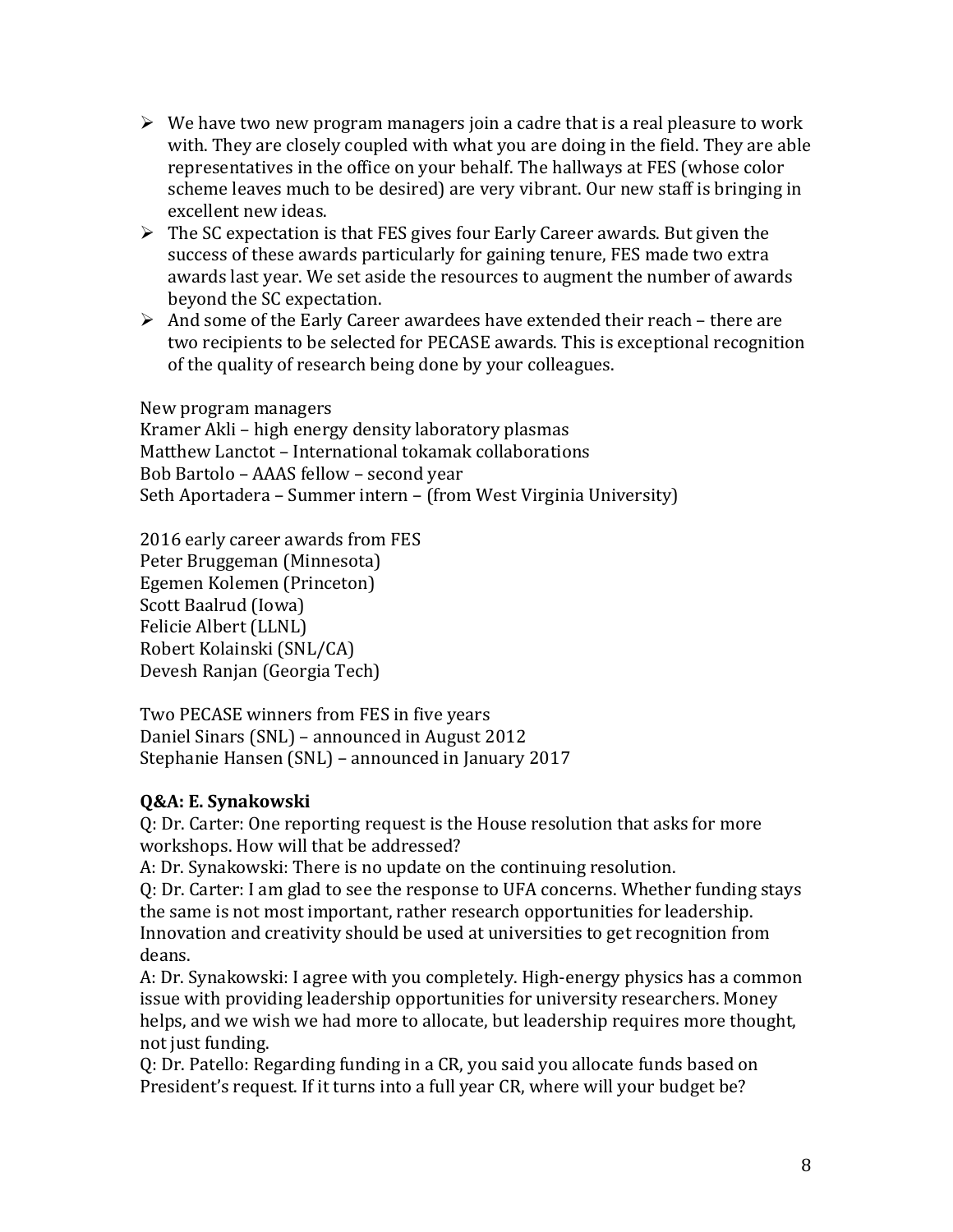A: Dr. Synakowski: I don't know. The implications have to be clearly outlined to Congress. Then, a decision will be made. We operate at the lowest funding level, but try to do no harm. Staffers will come up with guidance for us to follow, but that has not yet happened.

Q: Dr. Neilson: There are many interesting things in the new charge. One particular thing that attracted my attention is to pay attention to the international program and advance things via partnerships. This should not be overlooked. When is final report from the NAS study due?

A: Dr. Synakowski: This is not sharply defined. The whole enterprise is about two years.

Q: Dr. Groebner: I am happy to see the FES response to initiatives. But what about ELM control?

Response Dr. J. Van Dam: We can talk offline about specifics.

A: Dr. Synakowski: DOE is serious about ITER. We should look at ideas that are enabling in the ITER era. Hence, the charge is not totally driven by the NAS study, but by what is important. It will contribute to the NAS study.

Q: Dr. Foster: Please clarify the DOE position on start of the Decadal Study. Also, please discuss funding and other agencies that will be involved.

A: Dr. Synakowski: What first gave us pause is that burning plasma science is an important element to be addressed in the Decadal Study. Hence, launching in parallel could be problematic, as said the NAS. So, the suggestion was to launch in a phased manner. That was one driver for the delay. Even if we launch the Decadal Study now, there will be a slight delay due to getting it set up. Another component in the logic is that the FESAC study, which is desired to contribute to the NAS burning plasma study, will be ongoing as well. Too much to do all at the same time. But, we want to get going on the Decadal Study as soon as possible, so to do it on a time scale aligned with the NAS interim report. Funding by other agencies for the Decadal Study is welcome. We envision launching it by the end of the calendar year. Q: Dr. Hegna: Will the Budget Planning Meetings be a yearly exercise? Will it grow beyond the 19 meetings you had in FY 2016?

A: Dr. Synakowski: We do plan to do it this year. Whether we will expand the number remains to be seen. We are open to involving additional participants. Nineteen meetings occupied much energy of the office, so we drew the line at that number last year.

Q: Dr. Hegna: Did you get what you wanted from the budget planning meetings? A: Dr. Synakowski: Some groups were excellent in answering the guidance letter. Some were less helpful, instead giving scientific seminars rather than budget planning information. We will recommend sharpening of the content.

Q: Dr. Dasgupta: How does inertial confinement fusion compare with magnetic confinement fusion?

A: Dr. Synakowski: ICF is a substantial effort. I don't know the overall funding level. Response: S. Finnegan: Roughly \$500M per year.

Q: Dr. Verboncoeur: SC primarily funds science, not technology. There are technology advances needed for a fusion power plant. At some point, we need to shift into a major investment in fusion technology. Is there speculation about how and when such a shift might occur?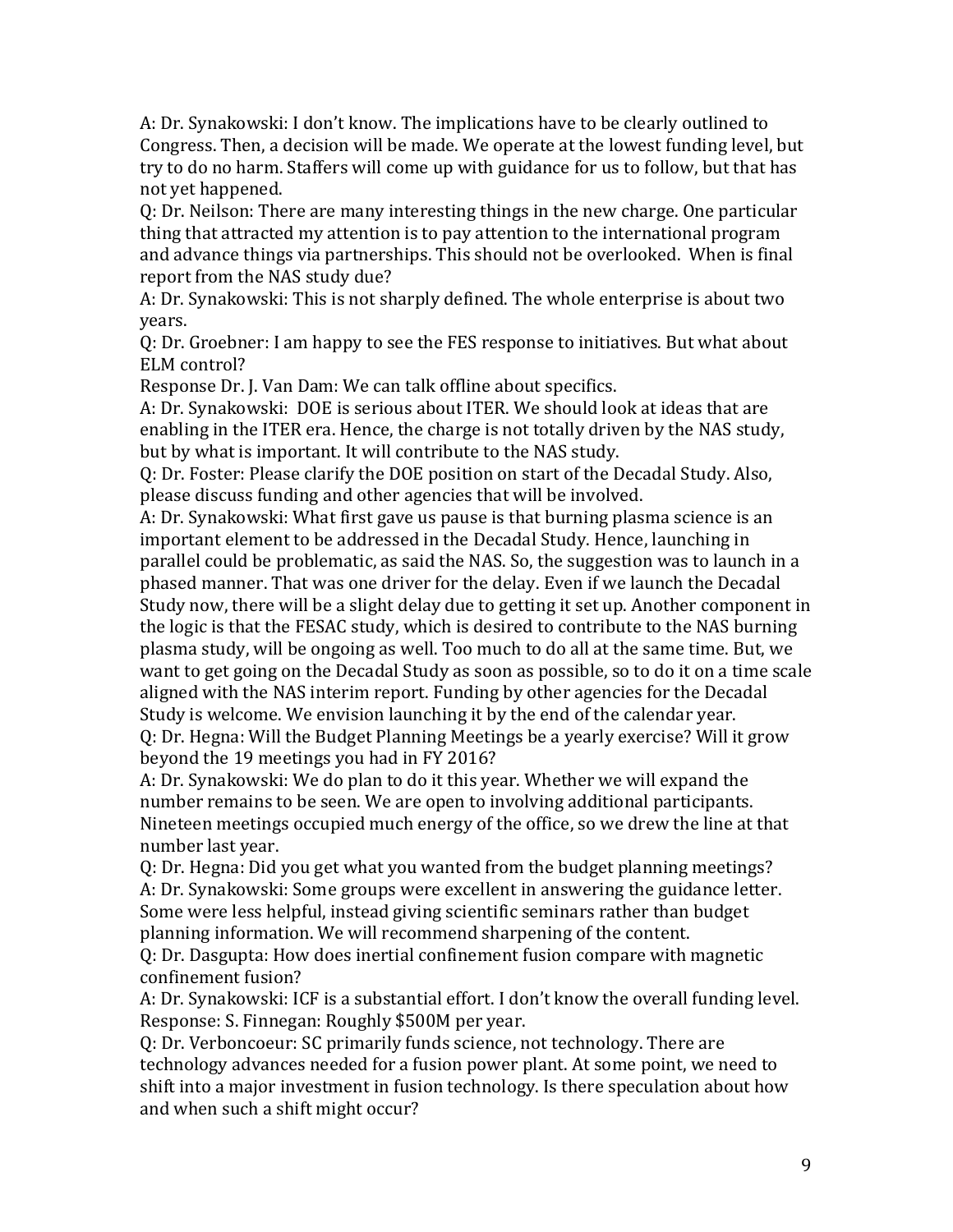A: Dr. Synakowski: SC had no pushback about the nature of this new charge; they regarded it as a fine and good thing. Good concepts that enable good science to be done have been supported. We have a way to go before the FES program breaks outside the charter of SC. One aspires to the day when our activities could be augmented in the way that you suggest, although even then there should be a place in SC for our science activities. Less important where the activities occur, but rather what the endeavor should be. It is hard to speculate on a timeline.

Q: Dr. Rej: Remote operation is impressive. What is the status of JT60-SA, and what is the FES plan?

A: Dr. Synakowski: A tremendous opportunity. It would be great to augment our activities there.

Q: Dr. Knowlton: First plasma for ITER is an important milestone. Dr. Moniz called it out. Is there an accepted definition of what first plasma is?

A: Dr. Synakowski: That definition exists. It involves full field capability demonstration.

Response: Mr. Joe May: The definition will be included in my presentation later in this meeting.

Q: Dr. Foster: Please clarify the NAS burning plasma statement of task, point two for the interim report.

A: Dr. Synakowski: This will update the 2004 burning plasma NAS report. It could certainly include magnetic reconnection.

Q: Dr. Maingi: You struck a balance when you discussed remote participation. I led a team to EAST in September; they promised us two shifts of operation. When they saw our positive interaction with their scientists, they gave us more time and we ended up running 150 discharges. So on-site participation is very valuable.

A: Dr. Synakowski: Correct. I just wanted to highlight the progress in remote capabilities during the past year.

Q: Dr. Maingi: JET is approaching the DT-2 campaign rapidly. What about opportunities?

A: Dr. Synakowski: The shattered pellet injector is an outstanding example. JET has been proactive in engaging U.S. scientists. I have visited JET. Their research plan has been a moving target, and institutionally they are under stress in terms of clarifying its future. We need a stable set of boundary conditions, and then we can develop a set of ideas. I know that U.S. community interest is there.

Q: Dr. Greenfield: Concerning budget numbers for USIPO in 2008 and now, you showed numbers for the construction phase.

A: Dr. Synakowski: The updated numbers are for the whole enchilada.

Q: Dr. Greenfield: The new ITER numbers go through 2035. Do they include operation?

A: Dr. Synakowski: That information will be in Joe May's presentation.

Q: Dr. Reyes: Thanks to Al Opdenaker for managing tritium blanket research. Who will handle this program management now?

Response: Dr. Van Dam: The program management is being distributed to Gene Nardella and Daniel Clark.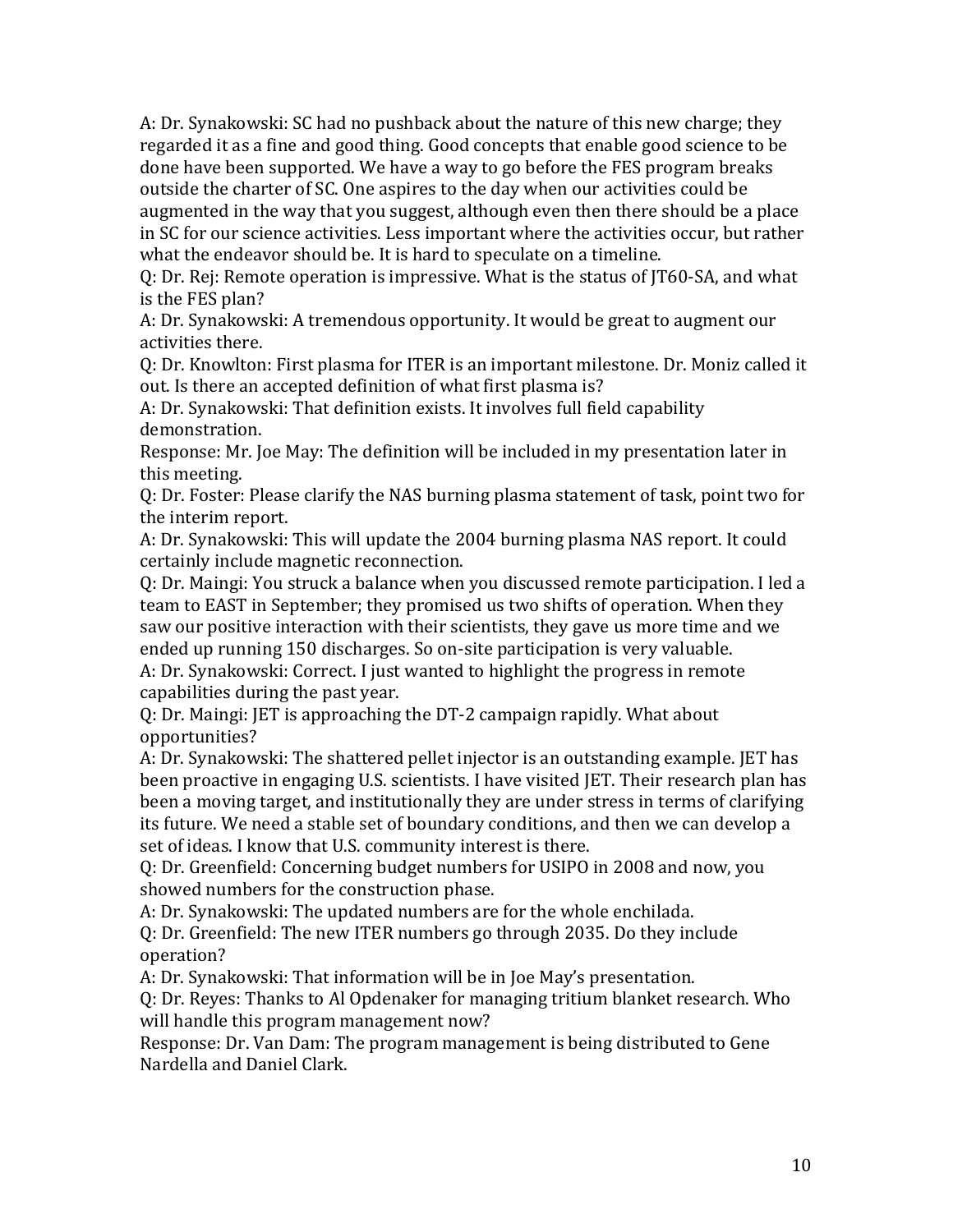#### **Dr. Terrence Brog: NSTX-U Assessment and Recovery**

- $\triangleright$  This is my first FESAC meeting. Dr. Synakowski advised me to be myself.
- $\geq 10$  run weeks in FY 2016
- $\triangleright$  Initial engineering and physics results were encouraging
- $\triangleright$  In June 2016, a failure of NSTX-U PF1A-U caused a shutdown of experimental operations. This led to a full review of all systems, sub-systems, and components.
- $\triangleright$  As part of the NSTX-U recovery effort, we have had a significant reorganization of the lab's management team, which began in September 2016. Management changes are: T. Brog – Interim Director, S. Zelick – Interim COO, V. Riccardo - Head of Engineering and Infrastructure, R. Hawryluk – NSTX-U Recovery Project Head, C. Neumeyer - NSTX-U Engineering Director, R. Nazikian – ITER & Tokamaks, H. Neilson - ITER Fabrication, M. Cohen – Interim CIO, A. Zwicker – Communications and Public Outreach, J. Graham - QA/QC (reporting to PPPL Interim Director). One of the issues we uncovered was that QA/QC was too far down in our management structure. We have elevated it; that position now reports directly to the Director. Also, the lab research council membership has changed significantly.
- $\triangleright$  DOE has challenged us with an FY 2017 Notable Outcome concerning the extent of condition. We will provide an interim progress report by March 31, 2017.
- The next two Design Verification and Validation Reviews (DVVRs) are the most important: next week is magnets (4 days), and following that, the vacuum vessel. The first three were successful.
- $\triangleright$  SC Deputy Director of Operations, Joe McBrearty, told us to tell him what we need across the DOE complex.
- $\triangleright$  A root cause analysis of several recent events shows commonalities. Les Hill is heading up this activity.
- $\triangleright$  We are not in a great position right now because of what happened to our machine. It will take much work. We are emphasizing urgency, but without going too fast. We will get there. PPPL is committed to a complete evaluation of NSTX-U (design, fabrication, construction, and operations).
- $\triangleright$  While we do this, we will excel in our other programs and activities.

### **Dr. Richard Hawryluk – NSTX-U Recovery Project**

- $\triangleright$  The Upgrade project involved replacing the central magnet and adding a second tangential neutral beam. The new central magnet would allow physics studies at lower collisionality. The beam was for obtaining full non-inductive current drive.
- $\triangleright$  During the ten weeks that NSTX-U operated, we achieved H-mode very quickly, in only eight days. They were moving along nicely. However, the run ended prematurely, due to divertor field coil failure.
- NSTX-U had experienced a series of problems. Each event can be attributed to a variety of technical and procedural causes. This is why we are now conducting a broad investigation and taking such a comprehensive look at the facility, involving both Extent of Condition and also Extent of Cause.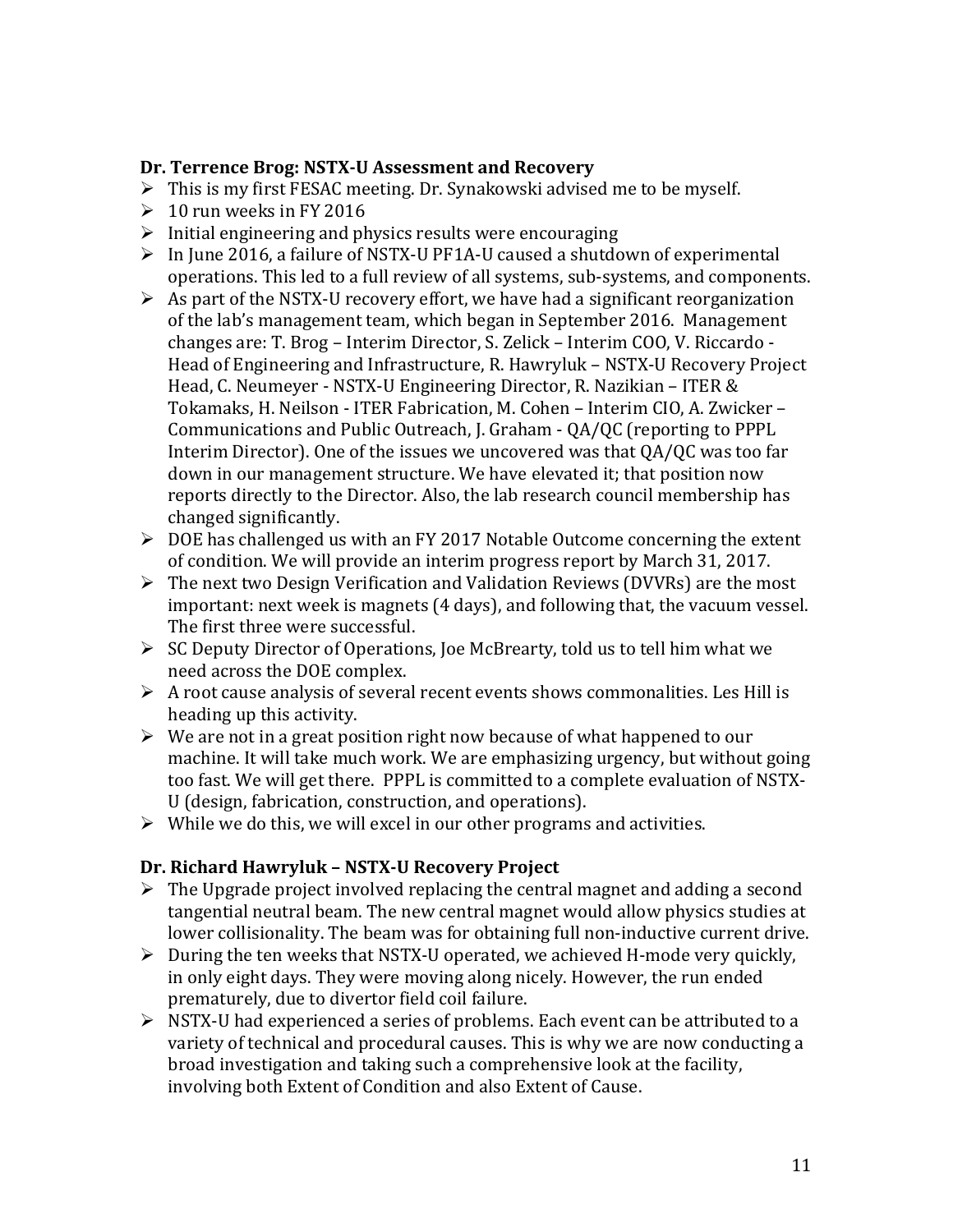- $\triangleright$  We found a breach in the cooling channel. Also, dry glass was found, not impregnated, which might be a contributing cause. The turn-to-turn fault was most likely due to poor vacuum pressure impregnation, plus other quality deficiencies, which led to turn-to-turn insulation breakdown.
- $\triangleright$  We need to address Design Verification and also Component Verification.
- $\triangleright$  The magnet DVVR will be four days. This is very important. After that, there will be a DVVR for the vacuum vessel and internal components—also very important.
- $\triangleright$  Based on the issues identified at the DVVRs, we will develop a corrective plan, and the external Extent of Condition Committee will then review this plan. It will be a very systematic approach.
- $\triangleright$  The first Extent of Condition review will be the week of March 6. It will be broadcast online. An interim report will be submitted to FES at the end of March. The second Extent of Condition review will probably be in May.
- $\triangleright$  We are taking a rigorous systems engineering approach, addressing all issues comprehensively, taking a deep dive into all systems.
- $\triangleright$  An interim report will be done by March 31, and a final report will be done by September 30.
- $\triangleright$  This plan will enable reliable and predicable operations.

### **Q&A: T. Brog and R. Hawryluk**

Q: Dr. Rapp: What about root causes? Is this device specific, or procedure specific, or is it a culture problem, or just QA/QC?

A: Dr. Brog: I can give examples in all of those areas.

A: Dr. Hawryluk: This is a classic systems engineering situation. ITER went through the same transition. We should have done more. We are taking lessons learned from ITER and W7-X.

Q: Dr. Reyes: We need more data about failure rates of fusion components. This information would be valuable for ITER.

A: Dr. Hawryluk: Bigot mentioned creating an operations group at ITER. We will likely be actively engaged in that.

A: Dr. Brog: We need to do root cause on the coil set. We had already done root cause analysis for the preceding events. We need to get a little farther along with the reviews, and then we will start root cause analysis in a few months.

Q: Dr. Patello: Congratulations on contributing to the component failure database (joke)! Do any of the root causes overlap into other lab programs?

A: Dr. Brog: Not in ITER space. We do things differently for the ITER project. But we have to keep an eye on it. Our other major project is Scientific Laboratories Infrastructure (SLI), mostly construction. We had some challenges in that space a year ago; we have turned it around. We hired a project manager from Brookhaven Lab with a lot of experience, and he has helped greatly. We need to hire a few more project managers. We are setting higher expectations of engineering and QA/QC. Q: Dr. Knowlton: What is a reasonable projection for first plasma? Secondly, do you have a plan for handling younger scientists who were collaborating on this project? A: Dr. Brog: Many people want to know the date for first plasma. We need to get through the DVVRs before making that projection. It would be foolish to hypothesize.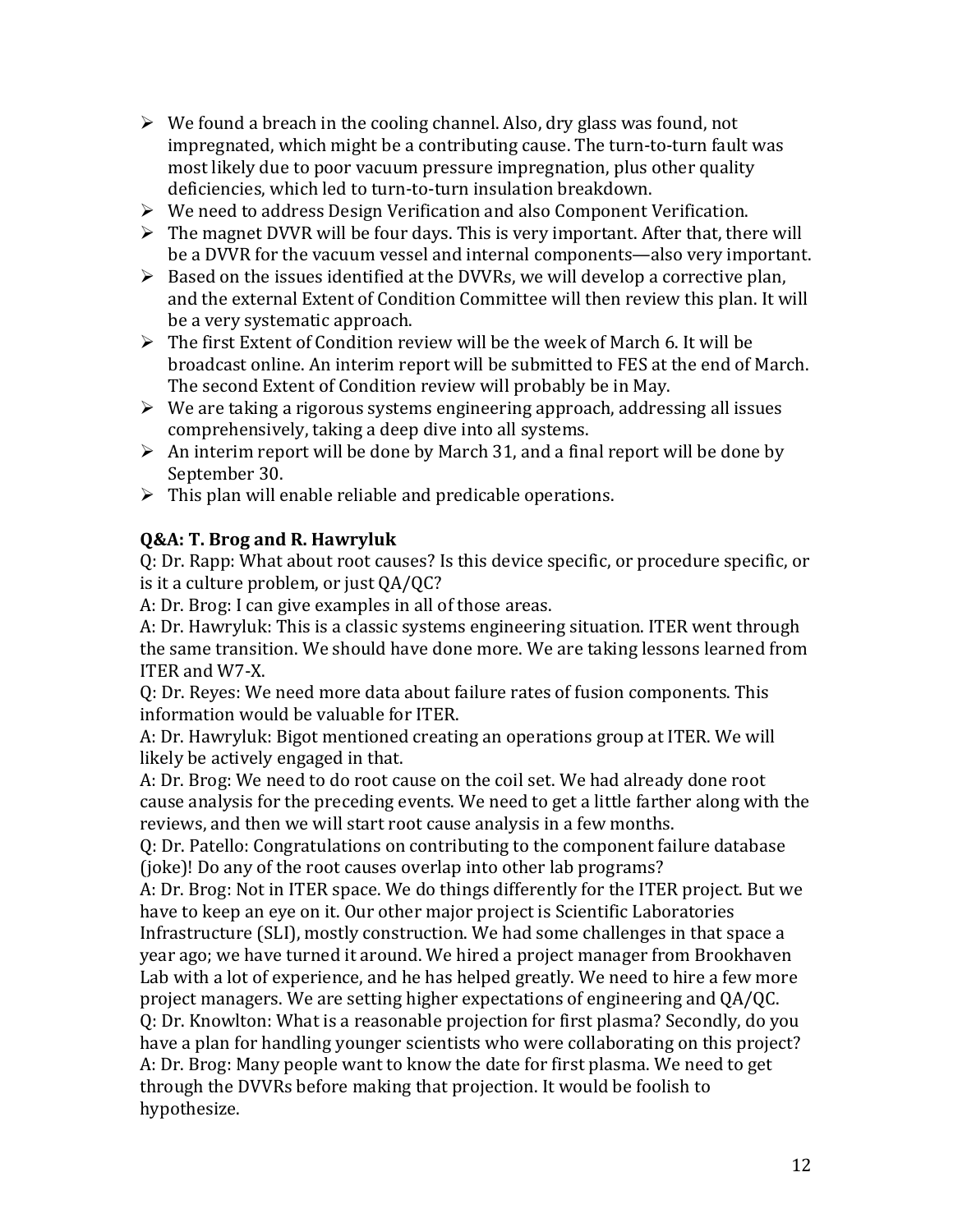A: Dr. Hawryluk: We are sensitive to young staff. We are working with DIII-D, which will add two weeks of extra run time for our staff and collaborators. We will also do more work on EAST and KSTAR. We are addressing this issue.

Q: Dr. Groebner: Have you found issues of concern in the DVVRs so far?

A: Dr. Hawryluk: Not anything like PF1A. But the big DVVRs are coming up in the next two weeks. So far we have found a number of things that affect reliability and availability. Each DVVR has generated about 100 chits.

Q: Dr. Patello: Are run weeks on DIII-D being increased, or redistributed? A: Dr. Hawryluk: Increased.

Response: Dr. Dave Hill: There will be two weeks extra for NSTX-U work.

Q: Dr. Rapp: What about the previous faults?

A: Dr. Hawryluk: We did root cause analyses for them. But, those did not identify the issues that we are currently dealing with. They did not provide enough insight.

Q: Dr. Scime: How long did original PF1 fabrication take?

A: Dr. Hawryluk: Over a year.

Response: Dr. Rej: It is very good to bring in experts to help from other organizations, and share lessons learned with the community. My standard for project management was Jay Marx. But even he would say: been there, done that, screwed up.

### **Professor Thomas Sunn Pedersen - Recent Results and Near-Term Plans for Wendelstein 7-X**

- $\triangleright$  For un-optimized stellarator magnetic field configuration, particle orbits can bring the particles far away from confinement. W7-X has been optimized to get rid of this problem: passing particles still have no issue, and magnetically trapped particles now precess on contours that are very close to the flux surfaces, thus leading to neoclassical confinement.
- $\triangleright$  The W7-X magnetic coils will operate at 2.5 T (but could be pushed up to 3.0 T).
- $\triangleright$  Measurements confirming magnetic surfaces were a collaboration with the U.S.
- $\triangleright$  We did not have very high ambitions for OP1.1. We just wanted to get plasma operation experience and integrated commissioning, and we attained all the goals for this operations phase.
- $\triangleright$  We used ECH cleaning and extended the pulse length from about 10 ms to about 50 ms.
- $\triangleright$  The confinement scaling in W7-X is consistent with that in tokamaks.
- $\triangleright$  Concerning the CNT stellarator at Columbia University, I operated this before. It was not optimized, so particle orbits were lost. But, with application of an electric field, the particle orbits remain confined.
- $\triangleright$  E X B drifts are important compared to drift velocities if the electrostatic energy is large compared to the thermal energy. But alpha particles have very high energy, so their confinement is a problem since an ambipolar electrostatic field will not be sufficient.
- $\triangleright$  We plan to have a pellet injection system in OP2, through a collaboration with NIFS and ORNL, with a repetition rate of 10 Hz for 30 minutes. We will have low field side injection (since high field side injection would be too tight).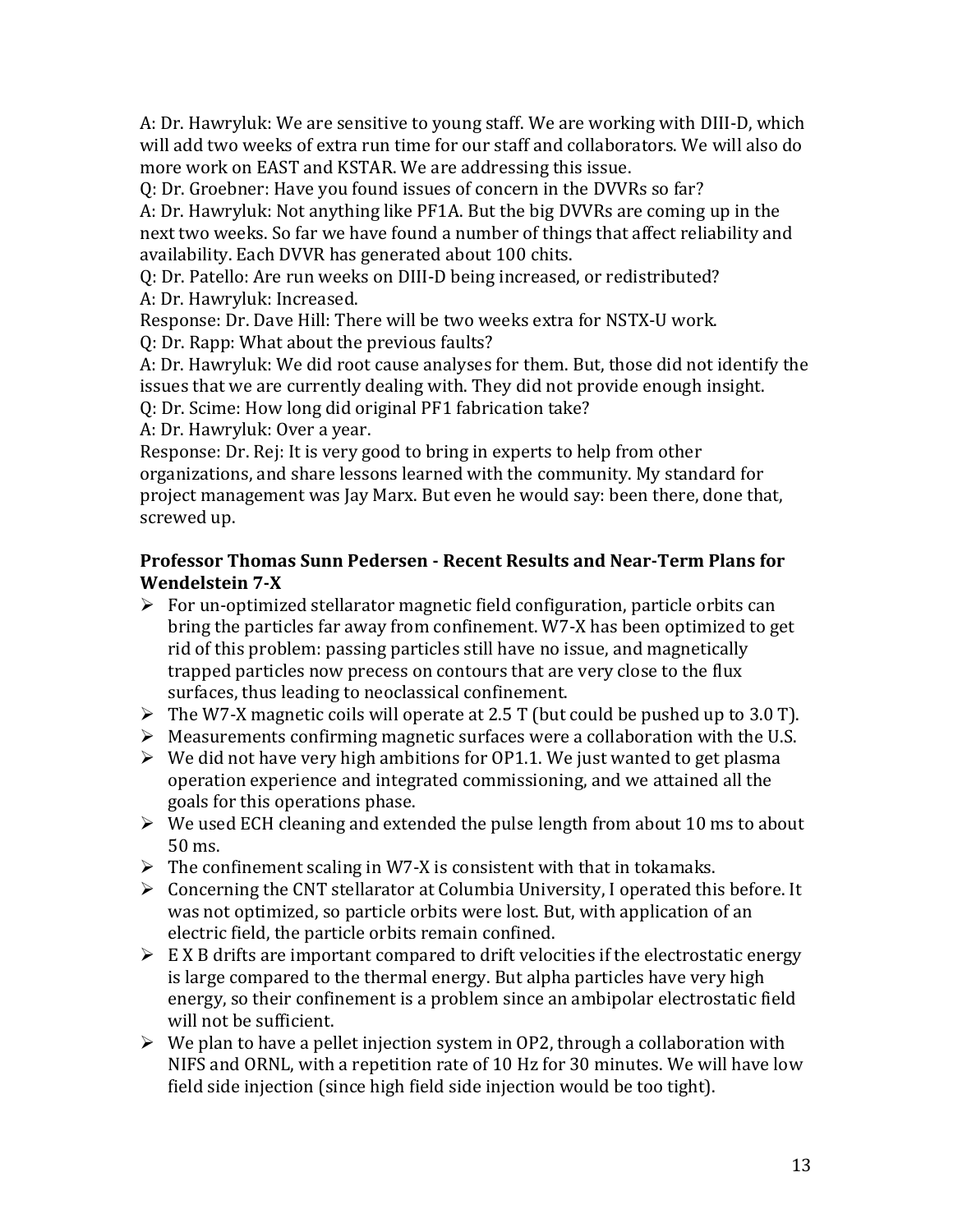- $\triangleright$  For diagnostics: 12 must-have systems, 23 should-have, and 11 might-get diagnostics.
- $\triangleright$  The TDU scraper elements from PPPL and ORNL have been delivered to IPP Greifswald.
- $\triangleright$  The successful first campaign produced many interesting and encouraging results.

# **Q&A: T. Pedersen**

Q: Dr. Groebner: Numerical simulations show 50 keV ions will stay confined. Will you test that experimentally? How will you do these measurements? A: Dr. Pedersen: The full optimization of orbits requires high beta, and that requires high density, which we will not yet have. So, we plan to use a three-frequency ICRH heating scheme developed by MIT.

Q: Dr. Groebner: What about optimizing at low beta?

A: Dr. Pedersen: At low beta, there is more ripple. We need beta of at least 3%.

Q: Dr. Maingi: You have nice comparisons in tomography of heat flux and temperature. What are your plans to convert temperature to heat flux? A: Dr. Pedersen: The highest heat flux so far is 4-5 MW/m^2. It is a thesis project. Q: Dr. Maingi: The radiation fraction is quite high (60%). Did you not expect that? What about target radiative power fraction, and how will you bring it down? A: Dr. Pedersen: I was pleased that we did not have higher radiation fractions in OP1.1, which was only an initial phase. For future operations phases, we will do more aggressive wall conditioning—e.g., boronization and discharge cleaning, and maybe add pellets or dust grains of boron. We will have substantially cleaner plasmas in the next operations phases.

Q: Dr. Rapp: How do you define run time allocations, and the role of collaborators in program definition? Are you open to opportunities in program management? A: Dr. Pedersen: We have a call for proposals. We have a one-team approach, so collaborators are treated as members of our groups. We look first at the merits of proposals, then later count and see if there is some institutional balance. Half of our task force leaders are non-IPP scientists. Half of our scientific program committee members are non-IPP. We don't do direct counting of who did what on which day; we hope everyone feels involved and that they are getting enough machine time. Response - Dr. Neilson: Your collaborators agree with you.

### **Mr. Joseph May – First Plasma Sub Project Baseline for U.S. Contributions to ITER Project**

- $\triangleright$  In his report to Congress, Dr. Moniz asked for a baseline to be done in FY17, but then he accelerated the request so that it would be finished before he left office in January.
- $\triangleright$  Because we had exceeded the original cost range by more than 50%, we had to get approval for an updated CD-1.
- $\triangleright$  We also did CD-3 because we were already doing long-range procurements for fabrication and construction.
- $\triangleright$  The DOE Deputy Secretary is the Project Management Executive.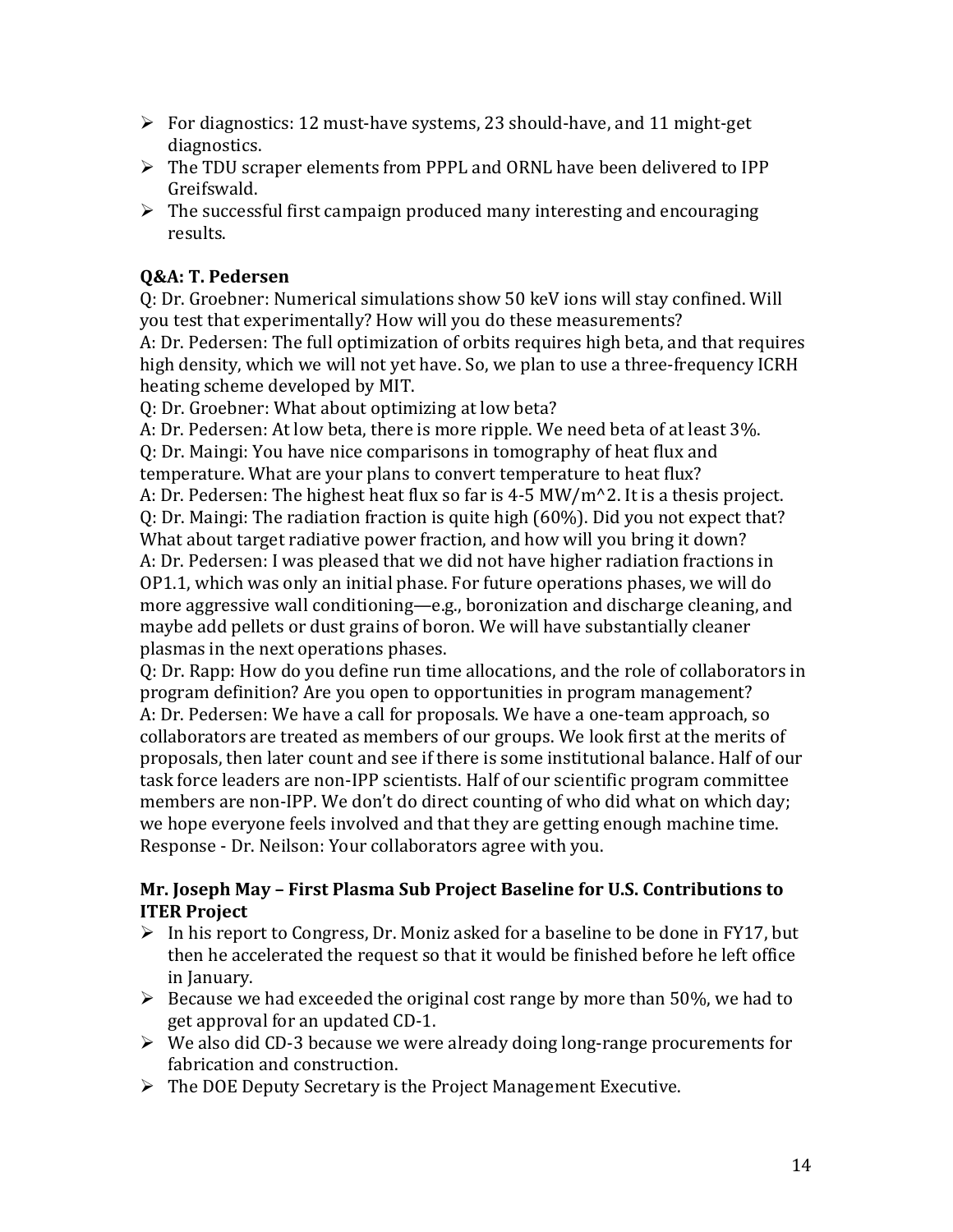- $\triangleright$  The OPA review was favorable. It recommended a broader cost range for CD-1 and inclusion of more contingency.
- $\triangleright$  The First Plasma subproject shall cost no more than \$2.5B, with CD-4 to be achieved by December 2027. The revised cost range for the total U.S. contribution to the ITER project is now set at \$(4.7-6.5)B, with CD-4 in the time frame of March 2034-2038.
- $\triangleright$  The toroidal field superconductor from the U.S. to the EU, and the steady state electrical network, will be completed this year.
- $\triangleright$  The operations phase is funded separately. It is not included in CD-1 revised.
- $\triangleright$  The high-level definition of first plasma is the ITER operational phase that includes (1) integrated systems testing at low power, and (2) achievement of first plasma and integrated systems testing of magnets at full field.
- $\triangleright$  We have baselined only the first subproject, for First Plasma. After revisiting the Secretary's decision to stay in ITER (for the FY18 budget), we will start baselining the second subproject.
- Subproject #1 for first plasma is approximately 45% complete. The actual cost to date is \$885M (as of September 2016). 19% of hardware components have been delivered. There is a 46% cost contingency (about \$100M) on work to go for this subproject.
- $\triangleright$  To complete the subproject by 2027 at a total cost of \$2.5B, we need a certain funding profile. Note that it does not include the cash contribution to fund the ITER Organization operation. But we need to provide that annually.
- $\triangleright$  Being bureaucrats, we needed two memos (not just one) for approval. All of the signatories except Paul Bosco have moved on with the advent of the new Administration,

# **Q&A: J. May:**

Q: Dr. Neilson: When you showed the annual funding profile, does \$2.5B include cash contributions?

A: Mr. May: No. In the ITER budget from Congress, there are two line items: one for hardware and another for cash. We are on the hook for a certain amount of cash; we did not pay our cash in FY 2016. The report, being specific to hardware only, has made us nervous.

Q: Dr. Verboncoeur: In the timeline you showed, what is on the critical path and what drives the risks?

A: Mr. May: It is hard to say since these are coupled procurements. The heating systems are outliers. If we gave USIPO all the money upfront, they could complete the hardware faster. Instead, the USIPO has had to feather the procurements. We put together this annual funding profile with a certain pain threshold; we stopped at \$250M/year.

Q: Dr. Greenfield: If subproject #2 starts in 2013, its cost will overlap that of subproject #1.

A: Mr. May: Yes. But it will start at under \$50M/year and then ramp up. The two subprojects are intertwined.

Q: Dr. Maingi: Slide 7 states that the Disruption Mitigation System has a capped contribution. Is that only for that system? It is a critical system for ITER.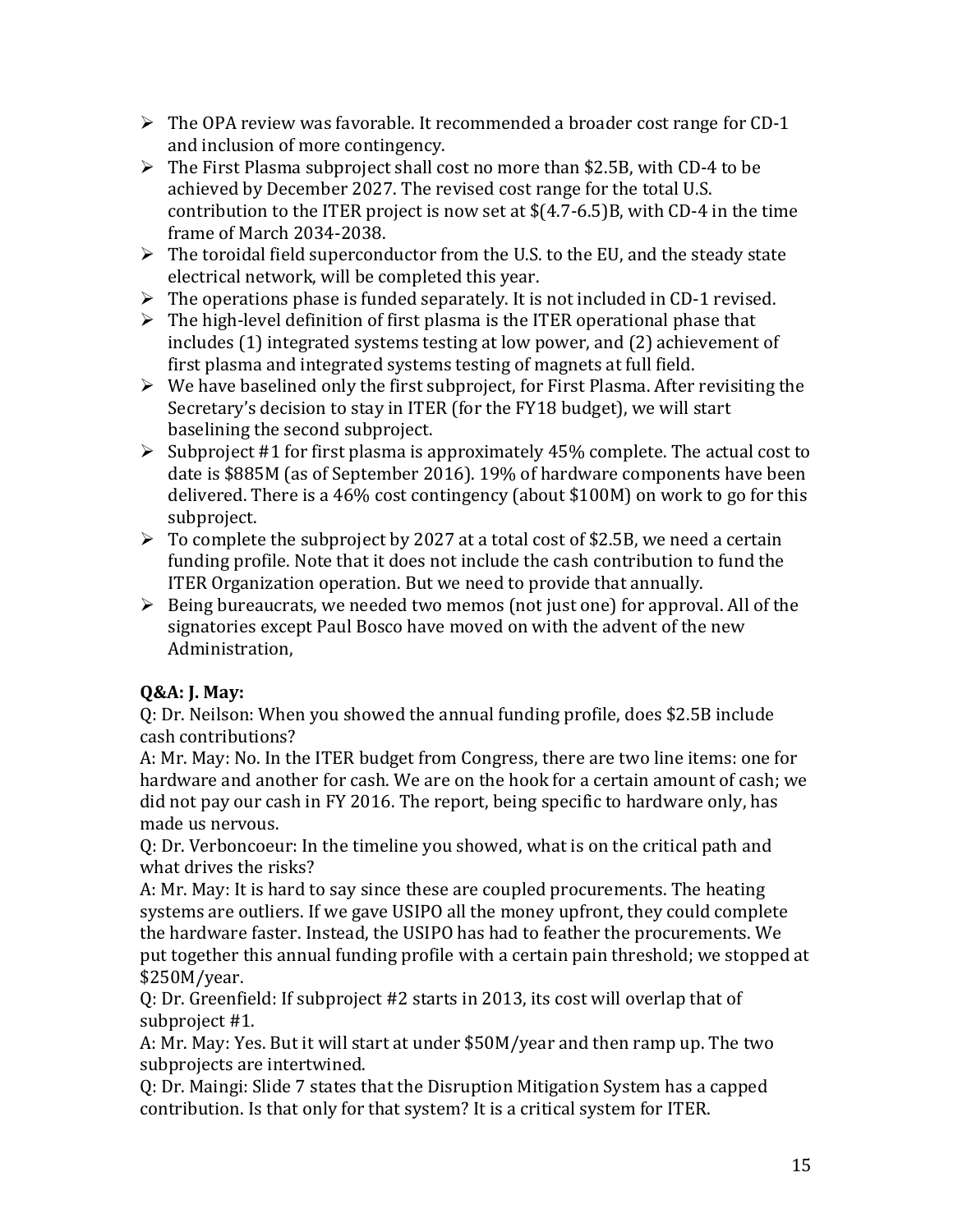A: Mr. May: Yes, the money is capped. It was an arm-twisting by Motojima of FES to agree to take on this scope of work.

Response – Dr. Synakowski: My arm is fine. We wanted to cap the risk.

A: Mr. May: If we hit the cap of \$25M without the system yet completed, the IO can take it and finish it, or give us more money to finish it. We get no credit for doing this system, different from other systems.

Q: Dr. Foster: If we can make 2025 first plasma, will it cost less?

A: Mr. May: If we could bring it in sooner, it would cost less since most of the money in the final years is actually contingency. Then, those funds would be pushed to the SP-2 budget.

Q: Dr. Pedersen: So it could be done faster if more money were provided sooner. But that would not necessarily speed up the overall ITER project.

A: Mr. May: Correct.

Q: Dr. Greenfield: At discussions at STAC meetings, U.S. procurements do not appear on the critical path until the tritium processing system. A: Mr. May: Correct.

### **Dr. Donald Rej: Discussion of New FESAC Charge**

- Eet's do Public Comments today, just in case Steve Binkley can join us tomorrow.
- $\triangleright$  The charge letter to Don Rej from Steve Binkley is presented. The letter thanks Rej for accepting the task of chairing the Fusion Energy Sciences Advisory Committee (FESAC) at this important time for the Fusion Energy Sciences program. There is considerable work ahead that will require thoughtful, informed advice regarding the future of fusion and plasma sciences in the United States. It is necessary that the U.S. program be in the best position possible to lever the science and technology that will be advanced through burning plasma research on ITER. It will be important that we are involved in pursuits that give us the best chance of enabling the knowledge gained through ITER research to be effectively levered towards attractive fusion energy. Dr. Binkley is requesting that FESAC identify the most promising transformative enabling capabilities for the U.S. to pursue that could promote efficient advance towards fusion energy, building on burning plasma science and technology. The considerations should be broad, addressing advances that may occur in areas of engineering, technology, and science. The report should be submitted to the Director of the Office of Science by October 1, 2017.
- $\triangleright$  Let's seek clarifying questions. Then, we will seek your opinions about technical expertise that will be needed on the FESAC charge subcommittee. Then, let's discuss possible topics to include in the charge. Then, finally let's talk about reference documents that could be useful.

Some clarifying questions to resolve any ambiguities:

Q: Dr. Pedersen: Concerning high Tc superconductors, are you only thinking of scoping out new experiments to use these?

A: Dr. Synakowski: No, only to consider the technology itself, not its potential use. The importance, of course, is driven by potential new machines. But, we want to know the usefulness and feasibility of the technology itself.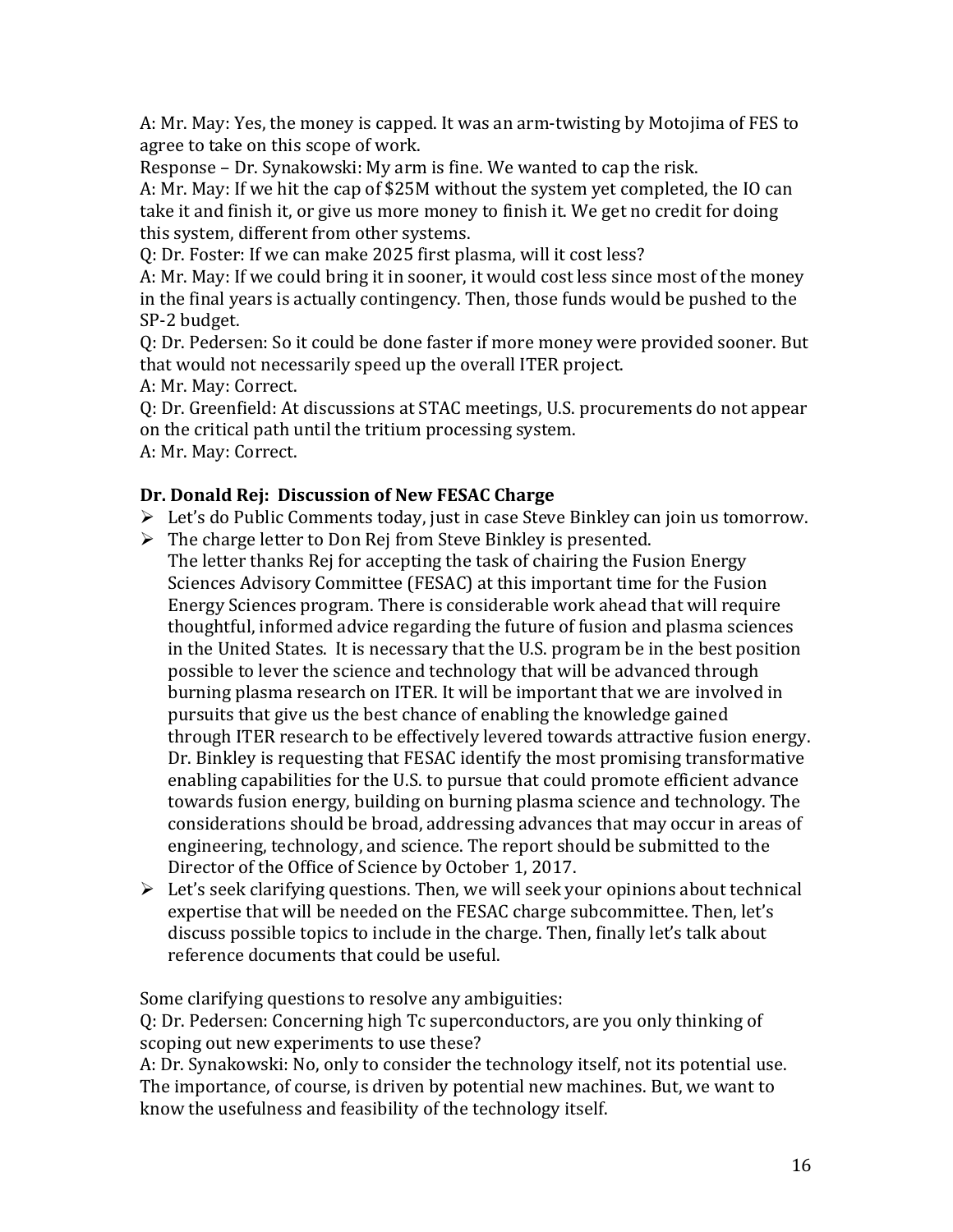Q: Dr. Cauble: Is this charge limited to work relevant to ITER, or more broadly to work done in the past 20 years? Dr. Bigot mentioned a number of ITER innovations, but they were mostly related to scale.

A: Dr. Synakowski: ITER was mentioned to frame the activity. Assume a successful ITER program; then, we want to be positioned to move aggressively. What kinds of technology could we have in place to enable that?

A: Dr. Cauble: It is a question of temporal framework.

A: Dr. Synakowski: But, the technology developments could occur faster than the success of ITER, and we would be interested in that as well.

Q: Dr. Greenfield: The NAS study will consider both with and without ITER participation. Is there an expectation that the subcommittee should also consider the latter case?

A: Dr. Synakowski: FESAC is being asked to consider developments that would enable fusion to proceed smartly. ITER is mentioned to frame the discussion and because the DOE position is to remain in ITER.

Q: Dr. Patello: So, if we assume a successful ITER, may we assume that technologies necessary for ITER will also be successful?

A: Dr. Synakowski: Yes, unless you think otherwise.

Q: Dr. Groebner: Some concepts would follow ITER. Are you looking for something that would change the landscape in a big way?

A: Dr. Synakowski: The DOE imperative is to get to the burning plasma class of science. Then one is open to the possibility of developments that might change the landscape for what you think a tokamak reactor would look like, or a stellarator, or an FNSF, or a liquid lithium machine. Broad, looking outside the box.

Q: Dr. Reyes: The charge language reminds me of the 2015 strategic plan charge to FESAC, in which I was involved. We heard talks about liquid lithium, but we were given a budget limitation and told to prioritize. This charge does not consider funding constraints.

A: Dr. Synakowski: Comments about the level of effort that would be required are welcome. So yes, it is different.

Q: Dr. Pedersen: Is Q=10 the measure of "success" for ITER, or is it steady state? A: Dr. Synakowski: It does not matter. The particulars of the ITER outcome are not important.

Q: Dr. Neilson: The third paragraph is the meat of the charge. So, we are to make a list, with level of maturity assessments. This is very exciting since this charge encourages us to broaden our thinking beyond science to include technology and engineering. As fusion people, we should welcome this license. I caution about the word "transformative." A working fusion system will be the integration of many cutting edge high tech solutions. It is difficult for one thing to be transformative. The difference between a tokamak and a stellarator is not transformative, in my opinion. What would be transformative is what would jump the field forward. We will need creative thinkers, but also subcommittee members with informed skepticism. A: Dr. Synakowski: Don't focus too much on what is meant. Let's just talk. We can even augment the intention.

Technical areas and needed expertise: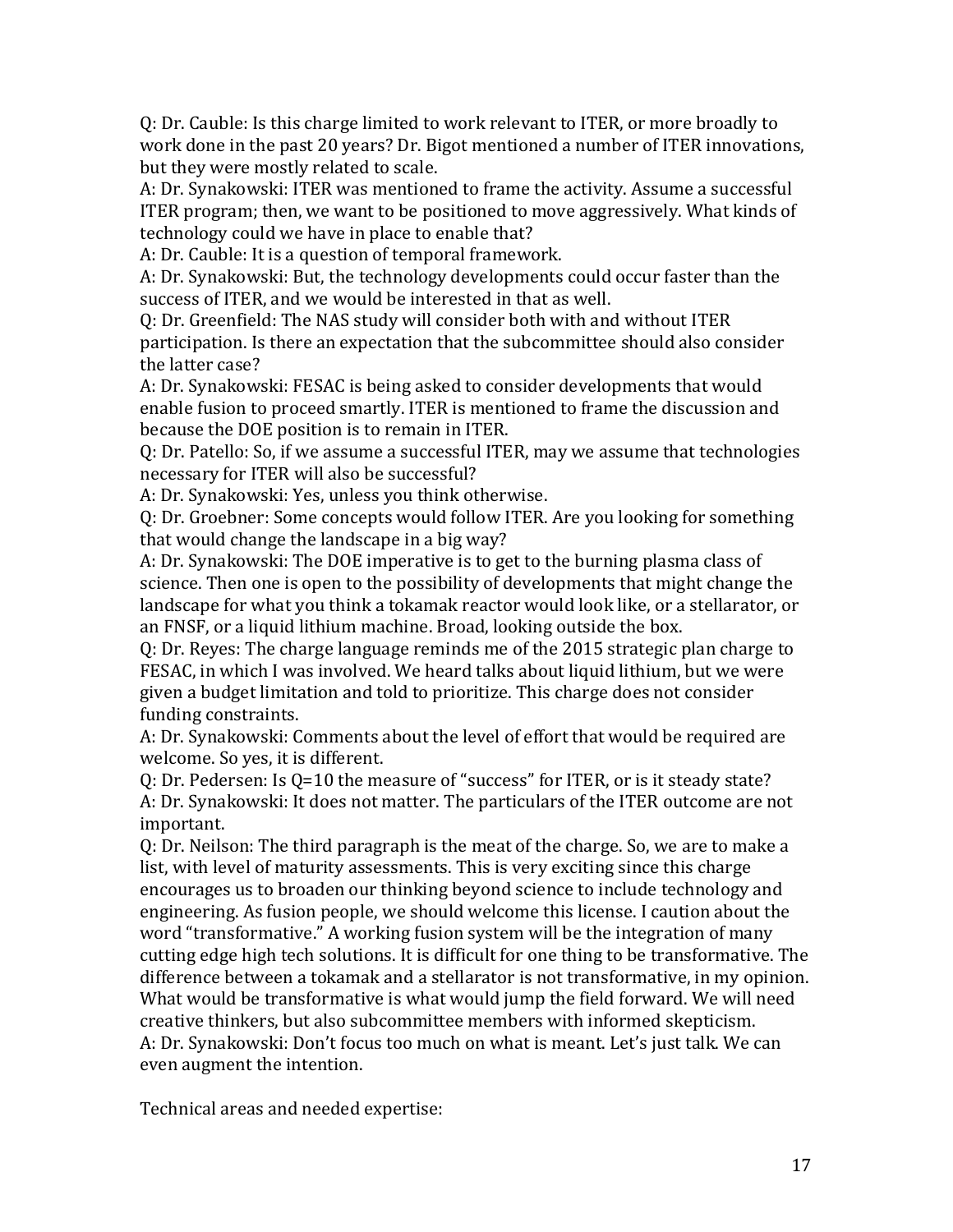Q: Dr. Patello: The third paragraph lists capabilities, and the fourth paragraph mentions R&D. Are these separate?

A: Dr. Synakowski: R&D is the work required to bring the capabilities to fruition. It could be broader than just application to tokamaks and stellarators.

Q: Dr. Rapp: So R&D and the timeline?

A: Dr. Synakowski: However you wish to express that.

Q: Dr. Greenfield: R&D to develop the technology is included, but not R&D to use the technology.

A: Dr. Synakowski: Correct.

Q: Dr. Greenfield: So, R&D to build high-temperature superconductor is included in the charge's scope, but not building a device to use it?

A: Dr. Synakowski: Correct.

Q: Dr. Rapp: The charge spreads over other areas of the Office of Science. For example, materials, exascale computing.

A: Dr. Synakowski: Yes. HEP, NP, etc.

Q: Dr. Rej: Appendices in the 2015 strategic planning report of FESAC have useful information for this charge.

Response: J. Rapp: Energy converter systems might also be a good topic. Energy storage, too.

Q: Dr. Wirth: How should we organize the subcommittee? Should we keep it to members with fusion background and ask for briefings from other program offices and experts, or include them as members?

A: Dr. Rej: Good question. The big constraint with this charge is the submission date. We need to work fast to constitute the subcommittee to deliver a report to FES in nine months.

Response - Dr. Carter: It may be best to have experts come in for briefings, but keep the subcommittee membership mostly from our field. It will be challenging to organize input from other communities.

Q: Dr. Greenfield: Expertise is determined by the examples. But what might be other additional areas to consider?

Q: Dr. Sugiyama: Is there any limit on the timeline that it might take for development of these technologies?

A: Dr. Synakowski: No. But if it might take 30 years, it might be difficult for the subcommittee to intelligently comment.

Response - Dr. Groebner: We definitely want fusion people on the subcommittee who understand the problem. But, maybe for materials, we should bring on some experts so that the panel can understand briefings on this subject.

Response - Dr. Foster: We can use the web to get input for the subcommittee. Is the charge also asking for implications for facilities, e.g., high neutron flux facilities? A: Dr. Synakowski: Facilities that help development and bring these concepts forward, yes. Confinement facilities, no.

Q: Dr. Neilson: For subcommittee members, try to choose those who will get the job done on time and who will reach out to the community so the report can withstand criticism. Get people with a long time horizon (i.e., experienced, long term stake in the program): in other words, not too old. We need to make an intelligent selection of topics. We should get input through white papers and workshops.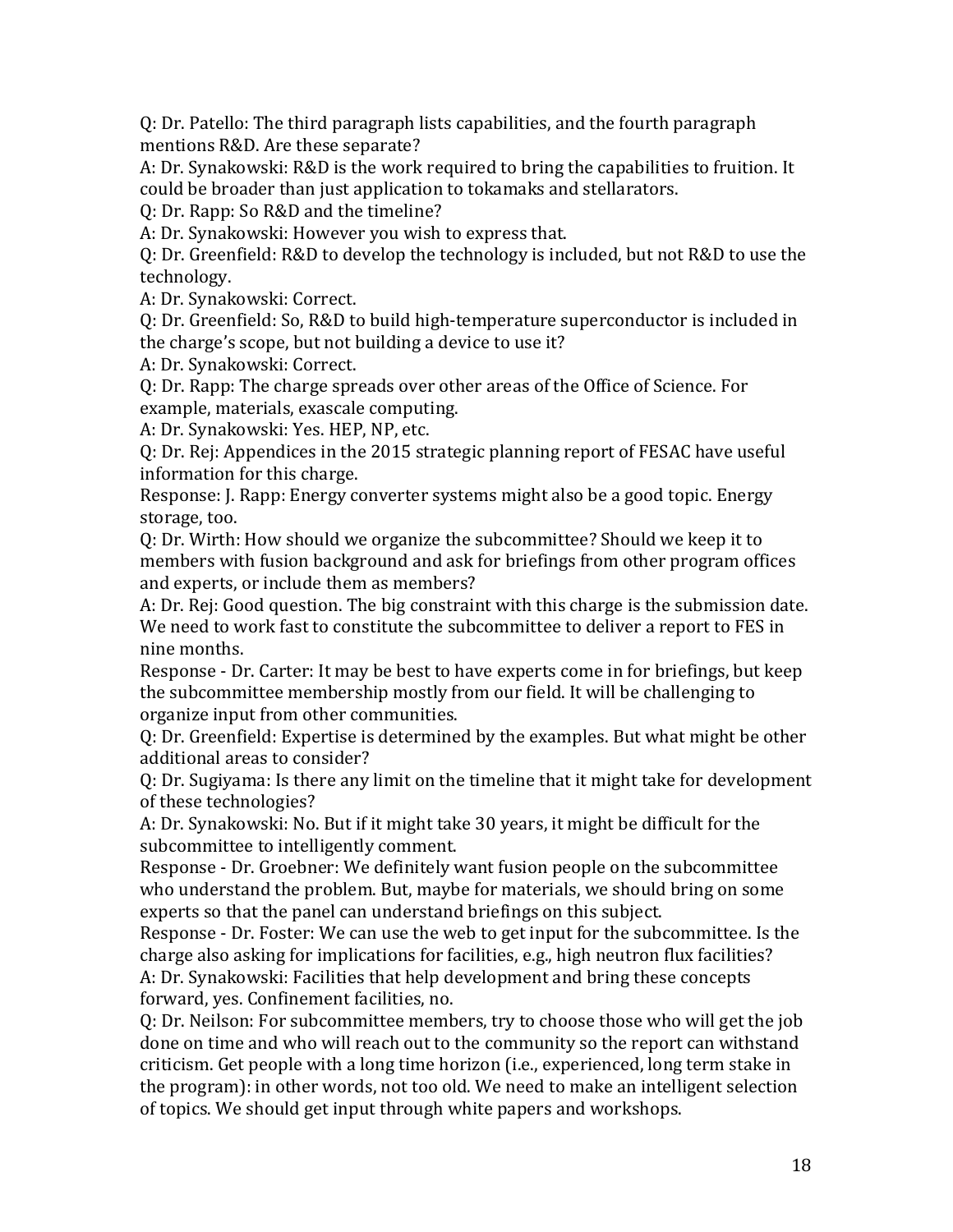A: Dr. Rej: We might reach out to organized groups in the fusion community—BPO, VLT, UFA, NAS Plasma Science Committee. Leadership in those groups might have tools.

Response - Dr. Neilson: But don't neglect the fusion engineers.

Response - Dr. Rapp: We also need input from outside the fusion community.

Response - Dr. Greenfield: Speaking for the BPO, we will do what we can to help.

Response - Dr. Lumsdaine: We all represent various scientific societies and can help.

Ways to get input:

Q: Dr. Rej: Short five-minute presentations of white papers did not work well with past FESAC charges.

Response - Dr. Carter: Get white papers, then down select for presentations. Also, solicit certain people to participate. A five-minute rapid-fire approach is less useful. Response - Dr. Groebner: Agree.

Q: Dr. Patello: So, we need to get the list straight. Should we use white papers or a survey? For some areas, like additive manufacturing, we could get an expert to brief us on the status, feasibility, and development needs. Forming the list will direct what expert testimony we need.

Response - Dr. Maingi: The timescale for this charge is about the same as what we had for the community workshops. A face-to-face meeting will need to be several days, but we could hold sessions in parallel since the topics are distinct. Response - Dr. Greenfield: I had a similar experience with the Transients Workshop that I led. But, an important logistical difference is that we must cast our net far beyond the FES program. We will need people on the subcommittee who can identify good sources of information, and then we will need to persuade these people to talk with the subcommittee.

A: Dr. Synakowski: Broader than just technology: e.g., exascale computing. Q: Dr. Rej: Are there items on this list that you think we should ignore? Are there other disruptive technologies to make fusion more reliable and available? Response - Dr. Rapp: Energy conversion for nuclear systems. Also, energy storage, which is important for a true steady-state fusion device.

Response - Dr. Groebner: For the tokamak, current drive, to make it steady state and make it less susceptible to disruptions. But, perhaps this is less transformative. Q: Dr. Neilson: Simulation of multi effect systems, such as blankets, functional structures. How far can we get with simulations?

A: Dr. Carter: I have a long list. Tritium breeding, PFCs, heating and current drive technology, high Tc, manufacturing techniques to make the next stellarator easier, spin polarization, liquid metals, etc…

Response - Dr. Reyes: Materials and licensing for advanced reactors. We need out of the box thinking. We don't have final solutions if a fire occurs in a reactor.

Response - Dr. Greenfield: In control of transients, we should have good ability to control them for ITER to be successful. But, it is not clear if these techniques will translate beyond ITER. So, we need thinking about ELM control and disruption control.

Response - Dr. Rej: It will be a challenge to keep the subcommittee size below 50 persons! I ask each of you to recommend thought leaders who could serve on the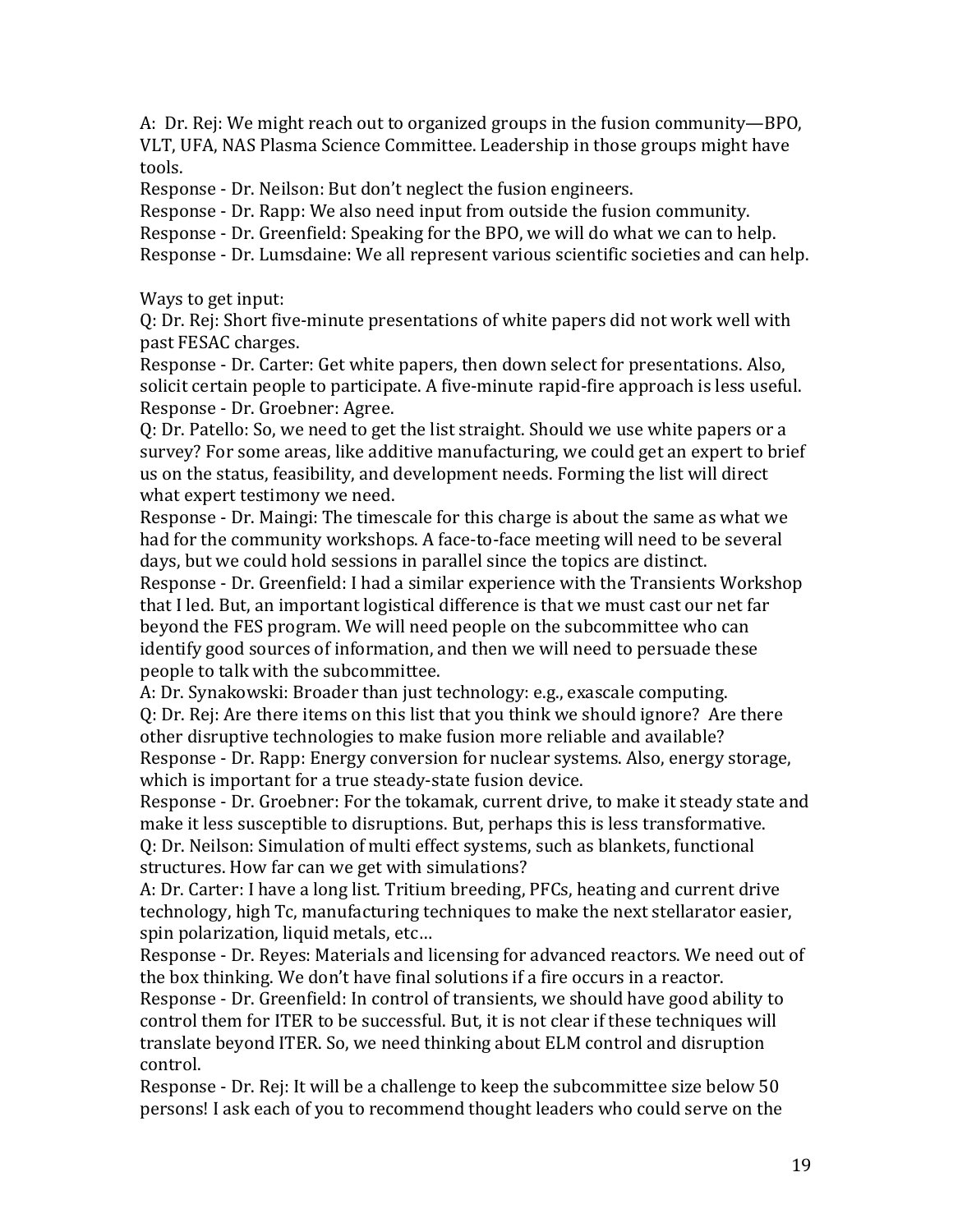subcommittee. Don't hesitate to nominate yourself. Include a short sentence explaining why each person you suggest would be appropriate. Please do this by next Monday, February 6. Send your input to Dr. Knowlton and me.

Public comments were presented today (instead of February 2, 2017– due to extra time in the schedule (as Dr. Binkley was not available to present today).

# **Dr. Donald Rej - Public Comment:**

**Dr. David Mauer** - I represent the University Fusion Association. I am the elected President.

- $\triangleright$  I would like to inform FESAC about difficulties and widespread concern in the MFE portion of the academic community.
- $\triangleright$  I bring to your attention the UFA white paper, which makes several recommendations: engagement at user facilities, the need for long term FOAs, a vision for the university community to evolve and grow, and the scientific need for small-scale, on-campus facilities.
- $\triangleright$  Difficulties include alarming faculty hiring trend prospects, which threaten the long- term viability of academic fusion programs. We hope FESAC will address these concerns. We have started fruitful discussions with FES.
- $\triangleright$  University research has been and is critical to fusion research, not just training students.
- $\triangleright$  These are challenging times for UFA and all of us.
- $\triangleright$  There is a broader context for these issues: Every program in the FES portfolio is under some level of stress. The university issues discussed in the white paper are not easy to discern. They have been building for years; they are multiinstitutional. We had a round table in September 2015 and a Forum in December 2015 to discuss these issues in a broader context. That led to my working group, which produced a better accounting and a quantitative statement about the situation.

COMMENTS:

- $\triangleright$  Dr. Cauble: Given that MFE has reached a steady state and will probably remain so for a while, is it surprising that there are non-positive funding trends?
- $\triangleright$  Dr. Maurer: You think that the domestic program will be static?
- $\triangleright$  Dr. Cauble: It won't go up a lot.
- $\triangleright$  Dr. Maurer: It has not been static for on-campus experimental activities. If we want to pursue ITER, we need a strong base in MFE at universities, otherwise ITER is not viable.
- Dr. Verboncoeur: From an administrative perspective, universities look for funding to support junior faculty. If funding is static, they will not support an area. This is an important aspect to keep in mind.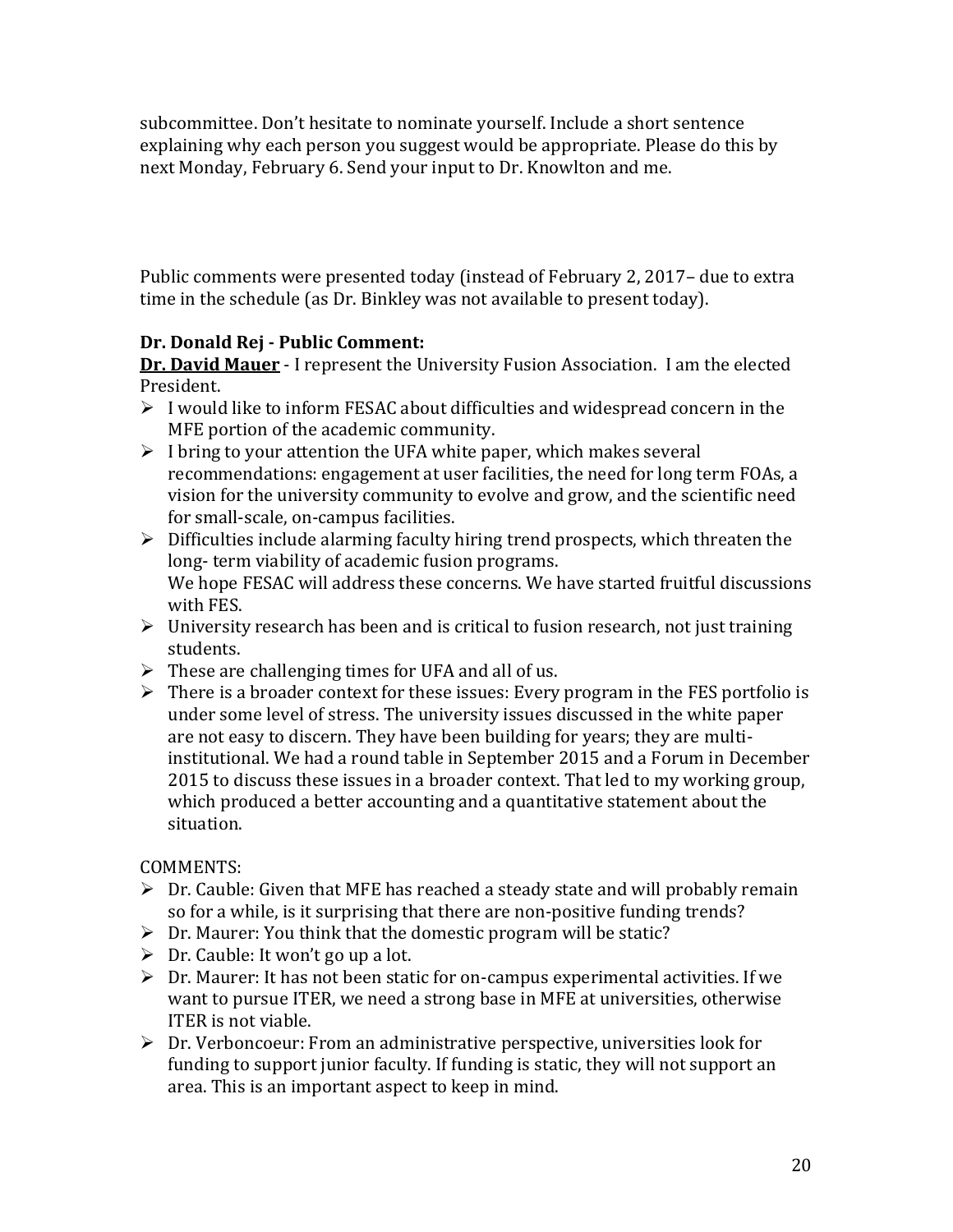- $\triangleright$  Dr. Maurer: That has impacted hiring prospects, even at institutions with a past history of fusion involvement.
- $\triangleright$  Dr. Sugiyama: In past years, we have been helped to survive by low interest rates. The price of graduate students and post docs is going up. Please consider this for the future.
- $\triangleright$  Dr. Rapp: Looking long term, ITER will operate sometime. ITER will open up fellowships. Starting junior faculty takes a while. Also, we will need to replace retiring faculty.
- Dr. Maurer: Some new hires have occurred. But two of the 14 institutions we surveyed count for two-thirds of all new hires. Age demographics show a high average age. Who will be left to argue for new fusion faculty?
- $\triangleright$  Dr. Pedersen: I support the UFA analysis. In Europe, there has been more support for the non-direct-ITER part of the program. The U.S. is suffering a bit. There is a lack of perspective for university hires. Departments are reassessing whether to stay in fusion. Can we find a solution that will not require extra money? The U.S. is certainly supporting fusion. Is there a scheme for universities to be more directly involved in the channels where money flows?
- $\triangleright$  Dr. Rej: Your white paper has articulated that well, e.g., leadership positions on user facilities.
- $\triangleright$  Dr. Maurer: We see this as part of the university portfolio that must grow. A separate working group was formed in August to address precisely this question. Mike Brown of Swarthmore is leading it. It includes both lab and university representatives. When done in the early spring, we plan to visit FES and discuss it and move forward.

Dr. Synakowski: The conversation last week at FES was very educational. My primary point therefore is one of gratitude. This is a complex issue. We would like to see funding grow, but it is more than that. It is about university cultures, and success includes both sides engaging with leadership, faculty and students. We are looking forward to working with you and having a sensible conversation.

# $\blacktriangleright$

The meeting was adjourned 5:04 p.m and will reconvene at 8:30 a.m. tomorrow morning.

# **THURSDAY, FEBRUARY 2, 2017**

# **Professor Joel Fajans – Plasma Physics and Antihydrogen**

- $\triangleright$  Researchers have wished to study properties of antihydrogen since at least the 1980s.
- $\triangleright$  Interest in antihydrogen stems from tests of fundamental physics.
- $\triangleright$  Concerning parity and charge-parity violation, the immortals have been wrong before.
- $\triangleright$  For the whole of 2010, the ALPHA project trapped 38 antiatoms. Now they can trap 50 antiatoms in only twenty minutes.
- $\triangleright$  In 2012, ALPHA started hyperfine splitting measurements of positron spin flip frequency in antihydrogen.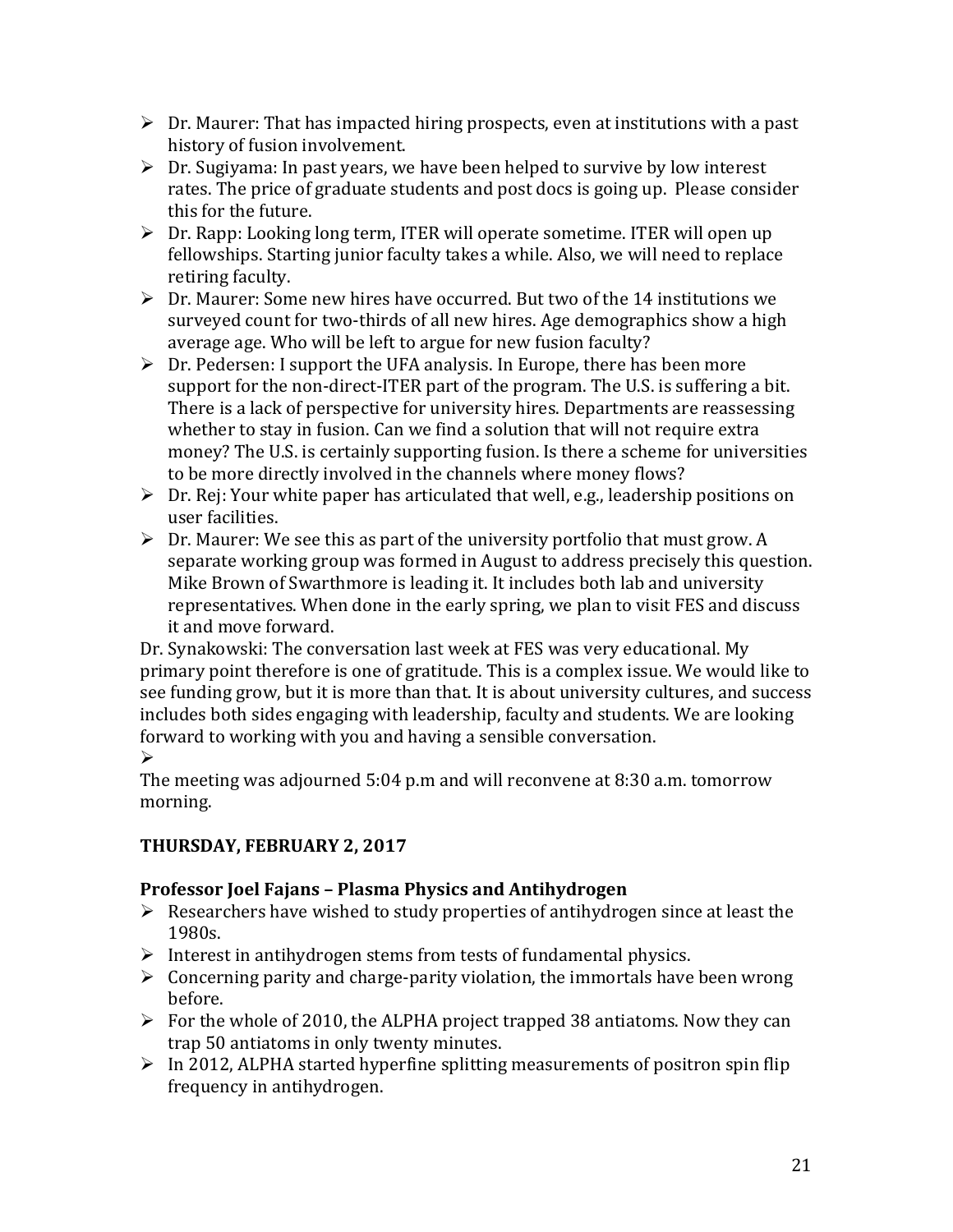- $\triangleright$  In 2013, ALPHA started measurements of the gravitational acceleration of antihydrogen.
- $\triangleright$  In 2016, we measured 1s to 2s transition energy of antihydrogen. This is important as a test of the charge-parity-time invariance paradigm.
- $\triangleright$  The connection to plasma physics is through the use of a Penning-Malmberg trap to synthesize antihydrogen by mixing antiproton and positron plasmas in the trap. We use a Surko-style positron accumulator; we need about 20 million positrons. The antiprotons come from the AD at CERN. Then, to trap antihydrogen, we need to apply additional magnetic fields. The bulk of the ALPHA effort is producing the antihydrogen. It involves manipulating nine high field magnets, with millions of fine adjustments. Most of the difficulties with trapping antihydrogen are directly related to plasma physics. Reproducibility is absolutely key in these experiments.
- $\triangleright$  Antihydrogen has a small magnetic moment. We take advantage of this to trap it in a magnetic minimum. We use mirror coils to create an axial minimum, and then octupole coils to create a radial minimum. These extra magnetic fields, especially the octupole, affect plasma confinement because they violate the O'Neil plasma confinement theorem for non-neutral plasmas. The quadrupole field is no good; the plasma distorts into a bowtie shape and is quickly lost. So, we went to an octupole magnet, and PIC simulations do show distortions and some particles are lost, but the confinement is much better. The octupole was the essence of the ALPHA trap. With an octupole, the plasma forms a bread-loaf shape.
- $\triangleright$  When antimatter particles escape confinement, they annihilate, so we can exactly determine where this happens and how many.
- $\triangleright$  Application of rotating voltages to sectored electrodes helps to control the radial profile of antihydrogen plasmas, but only if mixed with electrons. Antiprotons, being heavier than electrons, are pushed toward the outside.
- $\triangleright$  The octupole creates a shallow magnetic well of only about 0.54K or 40 micro eV. Hence we had to produce very cold positrons. Positrons cool by cyclotron radiation. But the cooling is arrested at about 100 K; it does not cool to the temperature of the walls. We are unsure about the reason.
- $\triangleright$  Non-neutral plasmas are almost perfect—but they do expand. Expansion converts electrostatic energy to kinetic energy, thus leading to self-heating. We need temperatures much below 100 K. So we use evaporative cooling, in which the hottest positrons are allowed to escape. But, this is a temporary effect: as soon as we finish the evaporation cycle, the plasma starts to heat up again. So, we need to operate within the first second or so. Recently, we have been exploring cavity cooling as another technique.
- $\triangleright$  A graduate student figured out a method for stabilizing the electrons. It led to an immediate improvement in trapping. It also allowed simple mixing, rather than needing to use auto-resonance.
- $\triangleright$  Is antihydrogen charge neutral? This test is a novel physics experiment. First we searched for deflection of antihydrogen atoms by an electric field. The bound obtained this way was better than the previous superposition technique. So we went to another technique, well known to plasma physicists, namely, stochastic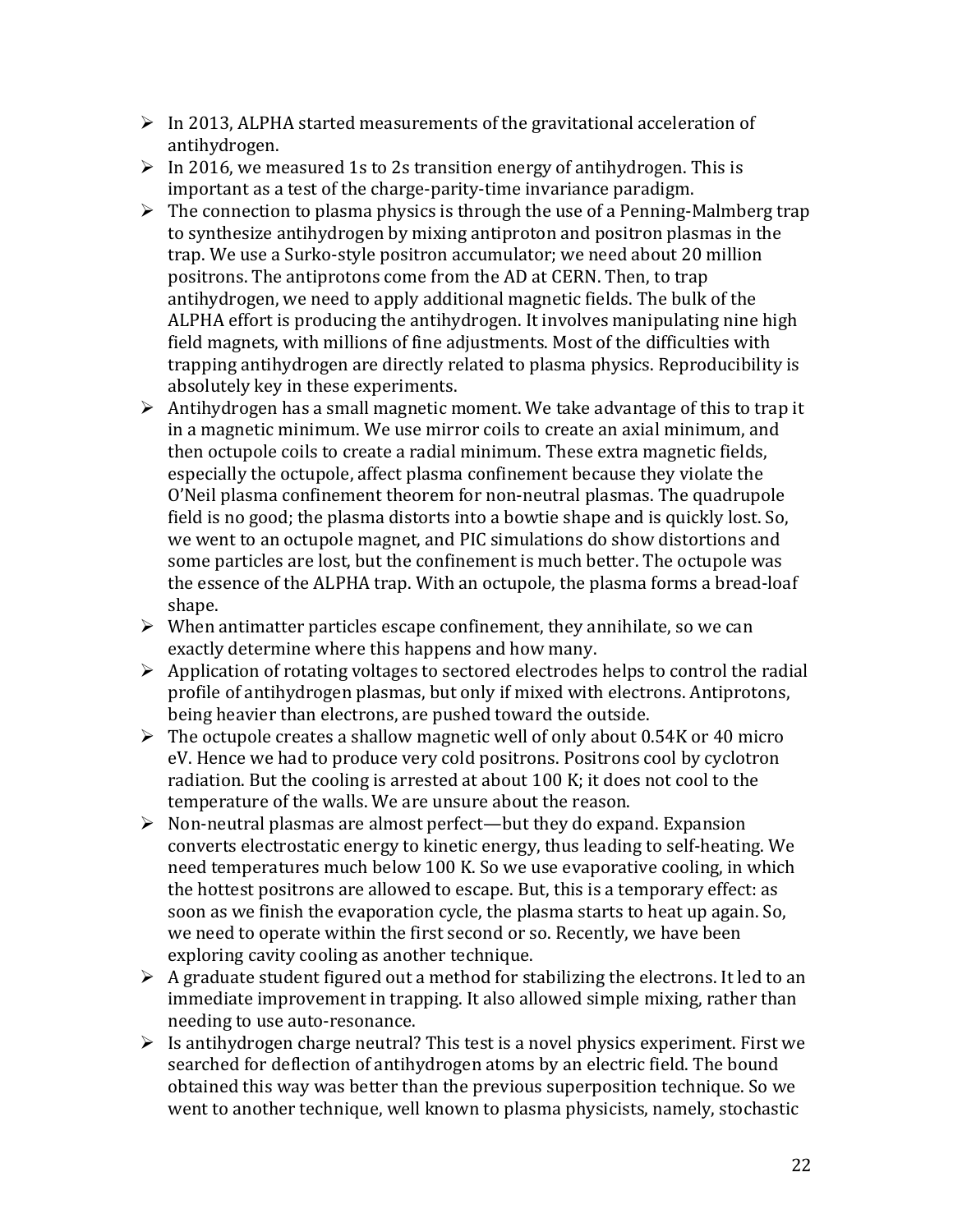acceleration (well known in nonlinear dynamics whereby a charged particle is accelerated by a randomly-timed varying electric field). High-energy physicists on our team were unfamiliar with this technique and resisted. It took two years. It gave a much more accurate measurement, in 2016.

 $\triangleright$  Plasma physics, funded by NSF/DOE Partnership, has been the key to the success of the ALPHA collaboration's effort to trap and study the properties of antihydrogen atoms.

# **Q&A: Dr. Fajans**

Q: Dr. Maingi: You showed calculations for quadrupole and octupole fields. What about using even higher order fields?

A: Dr. Fajans: They would be better, but get diminishing returns from the fact that they would need lose too much of the magnitude of the field going into the plasma. The field would be too localized near the wall. The octupole was a good intermediate solution. We have competitors, who said that the octupole was stupid,

but now they just installed one.

Q: Dr. Maingi: You talked about a failed moderator. What is that? Also, it looks like you have better stability, but fewer particles.

A: Dr. Fajans: We are testing tradeoff for the sake of stability. A failed moderator has to do with positrons passing through tungsten, but now we find that solid neon is better—but solid neon eventually degrades. So, we have to replace the neon moderator.

Q: Dr. Pedersen: Could measurements of charge neutrality and of gravity interfere with each other?

A: Dr. Fajans: That is a good point, not properly appreciated. We comment on it in our first paper (2014). You are correct that we needed to worry about it. Fortunately we have the answer.

Q: Dr. Foster: How did you measure the transition? Do you have to measure the whole Balmer spectrum?

A: Dr. Fajans: We now get on the order of 15 or so antihydrogen atoms trapped per trapping attempt. Now we can stack them, 15 at a time. There appears to be no limit. So far, we have gotten up to 50, at which point the magnet started to overheat. We use a laser to measure the transition. It is easy to get the laser cavity to work. The laser mirror can get poisoned.

Q: Dr. Groebner: Are you using theoretical models to assist your research? A: Dr. Fajans: The decision to use the octupole was based on PIC code results. Also, simulations and theoretical results showed that using an auto-resonance technique would not work too well; fortunately, a collaborator showed that antiprotons would act coherently. So the effort is mostly experimental, but there is significant input from calculations. Jonathan Wurtele's graduate student ran simulations showing that simple mixing would work effectively, and experiments then demonstrated that.

### ACCOUNCEMENT BY DR. REJ:

Some public comments were made yesterday afternoon. If you would like to make a public comment, please inform me before the break.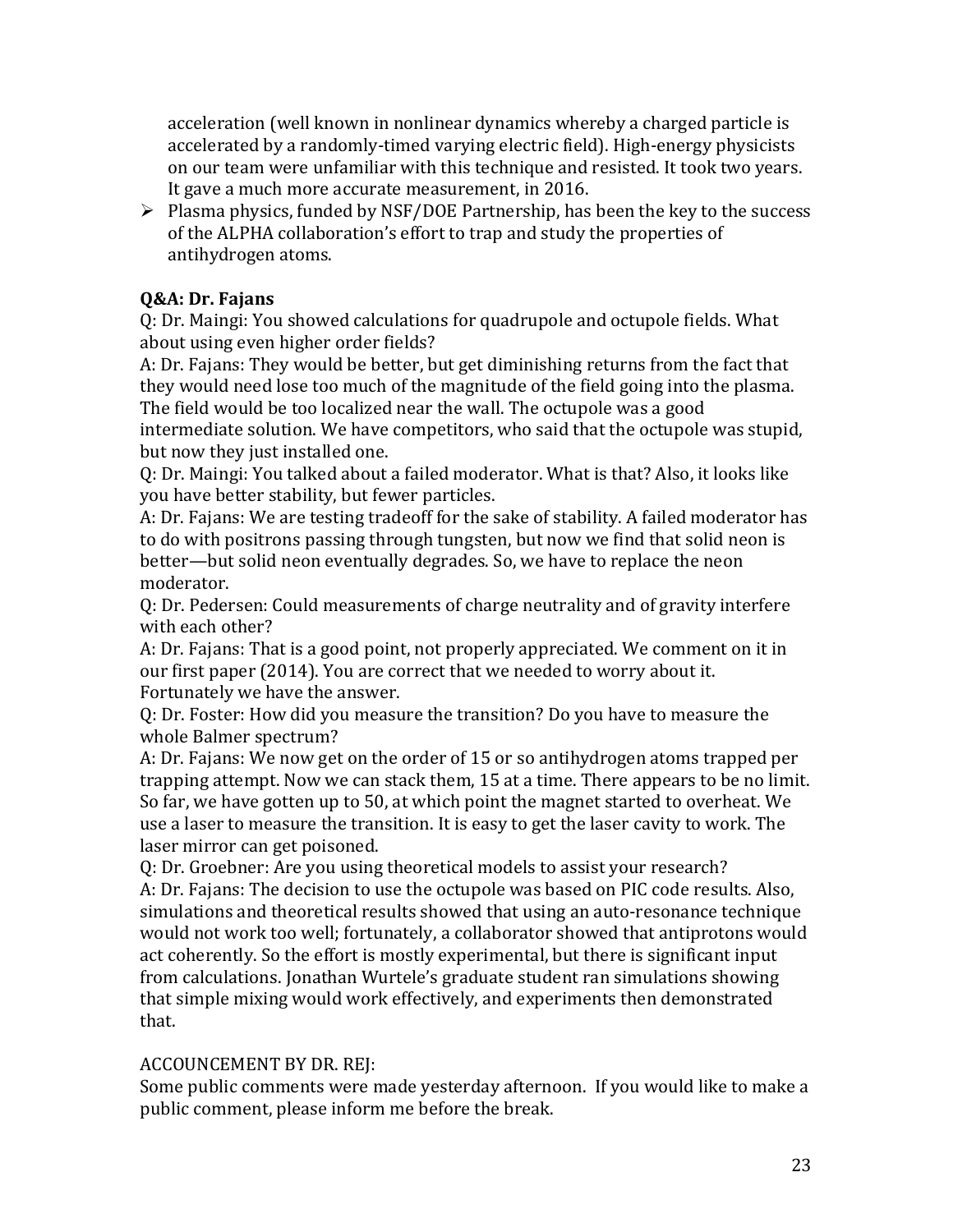### **Dr. Harriet Kung – Perspectives from the Office of Basic Energy Sciences**

- $\triangleright$  Dr. Synakowski: Thank you to Dr. Harriet Kung for advancing our field and promoting the physical sciences, and for taking the time to talk to us today about the BES enterprise.
- $\triangleright$  Dr. Kung: A unique aspect of the BES program is the large suite of scientific user facilities, probably one of the world's largest such collections.
- $\triangleright$  We have actively engaged our advisory committee to help us chart our course: science for discovery, science for national needs, and national scientific user facilities.
- $\triangleright$  Science for Discovery: Let me highlight two grand challenge reports, published in 2007 and 2015 by BESAC. These reports emphasize the transition from empiricism/observation to actually being able to exercise control.
- Science for National Needs: We produced many Basic Research Needs (BRN) workshop reports, concerned with the general theme of assuring a secure energy future.
- We established Energy Frontier Research Centers (EFRCs) in 2009, after a decade of BRN planning, and after unsuccessful attempts with singleinvestigator awards. A BESAC report called for a new modality, namely, funding dream teams at \$(2-5)M/year for five years each. In the next round, we switched to four-year terms, with new solicitations every other year, for more rotation. This was very impactful in terms of publications, awards, patents, student careers, and benefit to companies.
- $\triangleright$  We track publications with line-circle diagrams, which shows that there are many partnerships.
- $\triangleright$  We need to communicate the outcomes of the EFRCs. We just released a booklet about this. Communication of the importance of basic energy research is critical to show that we are contributing to the DOE mission.
- EFRC workforce development is successful. We have a newsletter, a network of early career staff, a video contest, 1001 word contest, and a poetry of science contest.
- $\triangleright$  We have a technical highlight about healing of defects in silicon carbide by means of ionization (viz., ionization-induced annealing).
- $\triangleright$  The U.S. trails other countries in the development of computational codes for chemistry and materials science. In 2015, BES started funding teams to develop open source research codes and data for the design of functional materials.
- $\triangleright$  We have two Energy Innovation Hubs: One of them focuses on discovery science to enable next-generation batteries (beyond lithium ion) and energy storage.
- $\triangleright$  We have two facilities of particular relevance to fusion energy sciences: (1) The Linac Coherent Light Source at SLAC. The Matter in Extreme Conditions (MEC) end station is in the far hall. The MEC represents a very strong partnership between BES and FES. (2) The High Flux Isotope Reactor at ORNL. The principal mission is neutron scattering, and also isotope production for industry and medicine, as well as materials irradiation experiments (in which FES participates).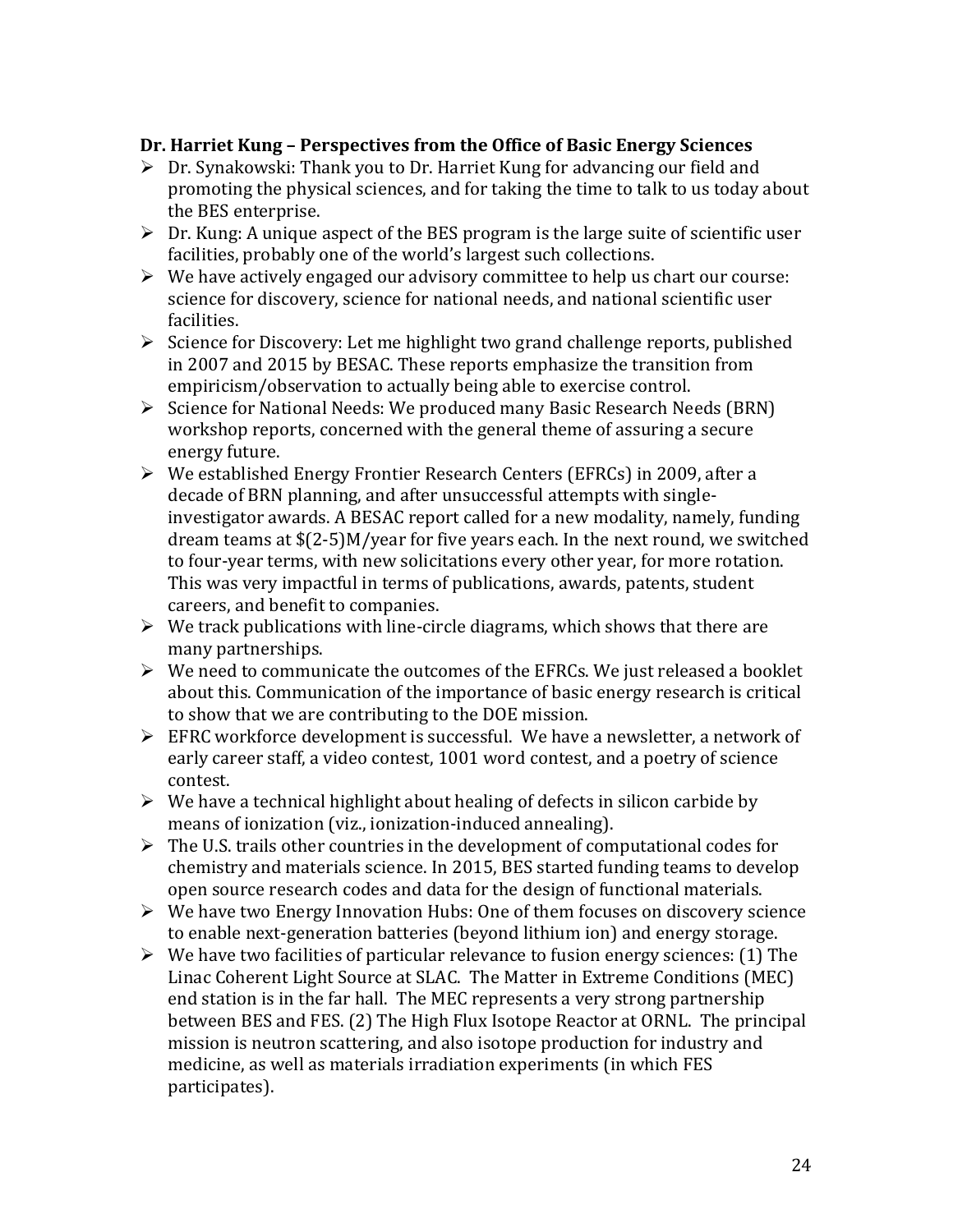- $\triangleright$  BES is proud to support world-leading facilities. To maintain leadership, we engage BESAC in setting priorities; we are mindful of international competitors. We take a long view (ten years) in planning, scoping out technical specifications for the future, community vetting, fitting in the funding profile, and looking for opportunities. Dr. Pat Dehmer, my predecessor as SC associate director for BES, was a master in getting projects ready.
- The 2013 BESAC report led to redirection of LCLS-II and APS-U. The report said directly that both projects were on the wrong track. It was a painful decision for us to make to redirect both laboratories in shifting their scopes. However, that decision has enabled us to maintain world leadership.
- $\triangleright$  We appreciate the trust of the community in our job as stewards of the program.

# **Q&A: Kung**

Q: Dr. Wirth: FESAC might ask your office for assistance with its new charge. Is your perspective ensuring support for university research?

A: Dr. Kung: The university community is integral to our program. BES sends 45% of its research funding to academic institutions. We are sensitive to instrumentation needs. In the EFRCs, a large fraction of them is led by universities. The university community is vital.

Q: Dr. Verboncoeur: At my university, I am dealing with a project that was renewed, but conditions were added for international collaborations regarding export control. It requires that DOE approval be received, and that has taken several months.

A: Dr. Kung: This could be at the Chicago office. I am not aware of anything in our office. I will check.

Q: Dr. Rapp: Is funding for BES sufficient to maintain international leadership of signature facilities?

A: Dr. Kung: At this point, yes. But, our leadership is being challenged. Light sources are being developed at a number of facilities in other countries. How do we maintain facility leadership without skimping on support for research? Hence, rigorous vetting by the community and BESAC is vital. We cannot compete with every new facility coming online; we have to strategically select our position. So far, we have been successful.

Q: Dr. Sugiyama: How much of university support is intentional by BES or was it historical?

A: Dr. Kung: Historically, our university support has always been strong, albeit not quite at the 45% level. In recent years, when we have competed universities and labs together for the EFRCs, we have seen a trend of strong university proposals that are supported through the peer review system. Also, we made sure that core competencies at labs are not lost. We keep a keen eye on these balances. But, we are blind in terms of quality, with respect to labs and universities. Both are quite complementary.

Q: Dr. Neilson: A fusion system has plasma, and then materials in a challenging environment. Historically, we are strongly plasma-centered. But in the future, and with the new FESAC charge, we have to think beyond the plasma to issues that are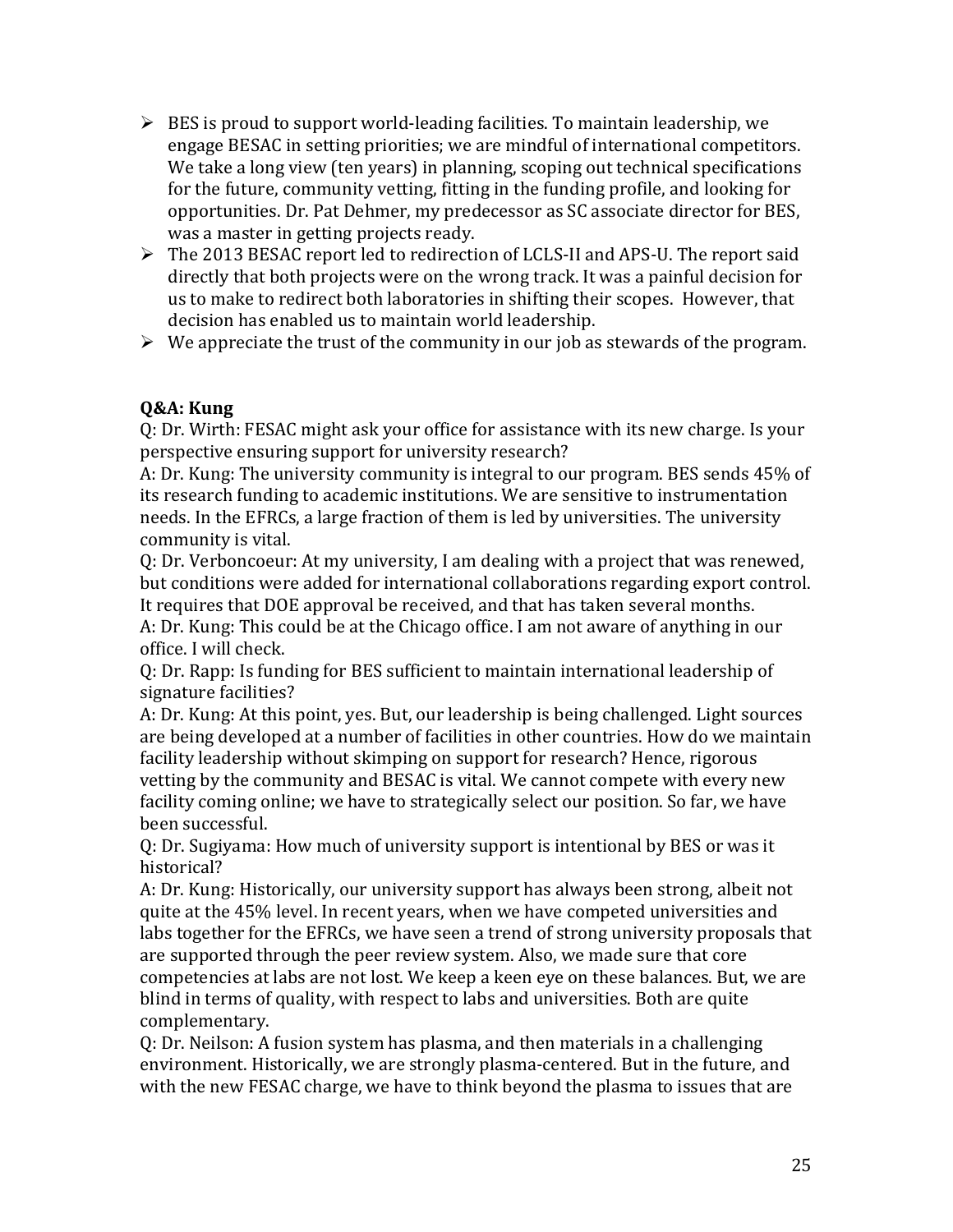underpinned by materials science. Does the system allow stronger partnerships with FES?

A: Dr. Kung: Opportunities exist. We can co-fund investigators. There could be more opportunities for leverage. Possibly, knowledge being generated by the EFRCs could be relevant to fusion. DOE formed an advanced material working group recently; inviting FES to join would be beneficial—it was an oversight on my part not to contact Dr. Synakowski. Linda Horton is co-leading that group. To start with, this group represents a good information exchange opportunity.

# **Dr. James Lancaster – Overview of Plans for the National Academies Committee on a Strategic Plan for U.S. Burning Plasma Research**

- $\triangleright$  In May 2016, DOE released the report, entitled: "U.S. Participation in the ITER Project."
- $\triangleright$  We worked with the Plasma Science Committee (PLSC) and BPA members from the plasma science community.
- $\triangleright$  We prepared a white paper, and held several rounds of discussion with DOE.
- $\triangleright$  We submitted a proposal to DOE in August 2016.
- $\triangleright$  The project was funded by DOE in December 2016.
- $\triangleright$  A committee of about 15 experts (from the plasma, fusion science and engineering communities, other physics disciplines, policy experts, and international researchers) will be formed to address the charge from DOE.
- $\triangleright$  The committee will meet about six times over 20 months.
- $\triangleright$  There will be significant engagement of the domestic and international plasma science and fusion research communities, including site visits and town hall meetings.
- $\triangleright$  The committee will study the state and potential of magnetic confinement-based fusion research in the U.S. and provide guidance on a long-term strategy for the field.
- $\triangleright$  The committee will prepare a final report.

# **Q&A: Dr. Lancaster and Mr. David Lang:**

Q: Dr. Rapp: Do you consider input from industry about magnetic fusion research? A: Dr. Lancaster: We will have a focus on research, but we know that industry should be a factor.

Q: Dr. Rapp: Including Tri Alpha?

A: Dr. Lancaster: I imagine.

Q: Dr. Lynch: I am on the Plasma Science Committee. What about overlap of various reports? We have three on the table: the FESAC charge, the Decadal Study, and the Burning Plasma Study. The last two have different audiences, but much overlap. How do you run parallel studies?

A: Dr. Lancaster: We have done that, albeit on only an occasional basis.

Communication channels will exist. There might be common members on both committees. They might meet together and deliberate together. There is a provision in our proposal about overlap.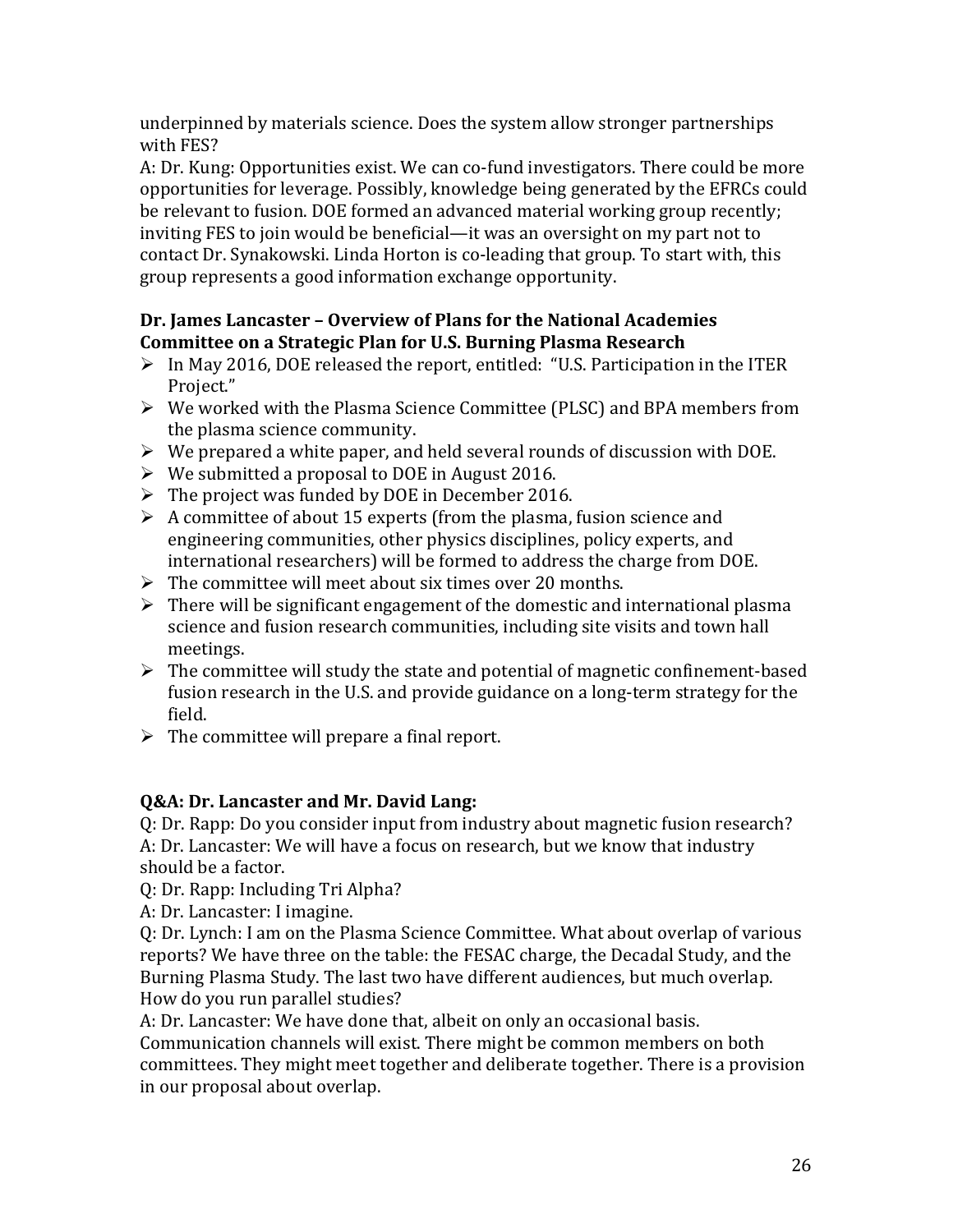Q: Dr. Lynch: There was discussion yesterday about the FESAC charge and its emerging definition. Where is the division of labor, and how do we hand it over to the burning plasma study?

A: Dr. Synakowski: We have talked with David Lang about this. My view is that FESAC will get into a greater degree of detail than NAS. We regard the FESAC charge and the report as value added for the NAS study, not in conflict with it.

Q: Dr. Lynch: Let me poke a little harder. An NAS study convenes input from the community; it has rules about collection of public opinion. Will FESAC provide information and hand it off, or will this be a freestanding community white paper effort?

A: Dr. Synakowski: It has standing value on its own, and that is how we initially constructed the charge. But, it should contribute to the burning plasma panel as well. It should interleave fairly well.

Q: Dr. Lynch: But, there is time urgency for the FESAC report to be used by the NAS. Perhaps, that caused me to misunderstand its purpose.

A: Dr. Synakowski: The FESAC charge is worthwhile even if the NAS study were not occurring. Yes, we might relax the time constraints if it were not for the NAS study. Q: Dr. Lynch: FESAC could possibly just collect private information, and leave town halls and solicitation of public comment to the NAS study.

A: Dr. Synakowski: I am skeptical of modifying the way that FESAC subcommittees usually operate.

Q: Dr. Carter: The second phase (final report) of the NAS study has two scenarios, but it will come after a potential decision on ITER by the Congress. Might a Congressional decision cause the second charge to be modified?

A: Dr. Lancaster: Possibly, but right now the goal is to provide a strategy for DOE to use, regardless of what happens. Congress and DOE might make another interim decision. But, if a final decision to leave ITER were made, it might now matter to handle that charge.

Q: Dr. Hegna: How does one consider budget implications, but not make recommendations?

A: Dr. Lancaster: The panel needs to recognize budget constraints in what it might recommend. But, it will not go from there and make specific budget requirements.

Q: Dr. Hegna: Will there be prioritization in the conclusions?

A: Dr. Lancaster: That will be up to the committee.

Q: Dr. Neilson: This charge has been out for a few months. The community has parsed every sentence. How can we help you? The community is trying to organize itself to help.

A: Dr. Lancaster: Providing the interim report in fairly short order that addressed important issue means that the committee will first have to decide how to collect input—e.g. town halls, white papers. We have run many such studies.

Q: Dr. Neilson: When could you give us some guidelines?

A: Dr. Lancaster: We plan to form the committee in a month. We will have the first formal meeting a few months later, but will meet informally before that.

No additional public comments were received.